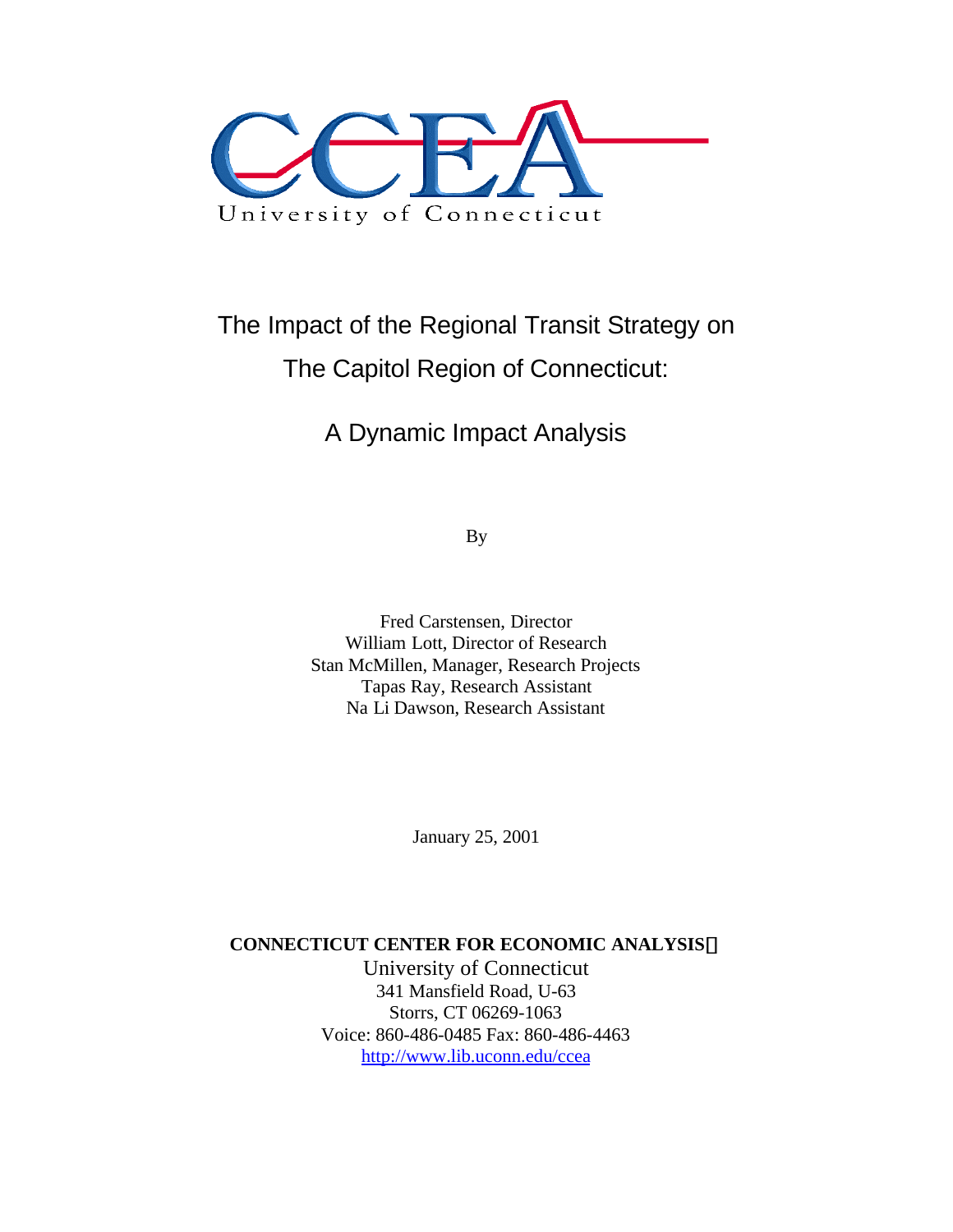#### **Executive Summary**

The Capitol Region Council of Governments has commissioned the Connecticut Center for Economic Analysis to assess the economic impact of certain transportation improvements on the Capitol Region of Connecticut. This work is being performed as part of the Regional Transit Strategy that considers several alternatives for enhancing the existing transportation infrastructure based on certain capital requirements ranging from a 'no-build' scenario to a 'high capital' scenario. The High Capital alternative comprises a series of proposed transit projects (identified as corridors), based on the provision of higher quality public transit services, typically configured in a radial pattern centered on the City of Hartford.

For purposes of this study, there are two scenarios: essentially a status quo or no-build improvement scenario, and the High Capital scenario. The former assumes that required maintenance on the existing road network will be performed. The High Capital scenario assumes that busways and commuter rail are added to the existing transportation network. It should be noted that the *recommended* RTS system includes the High Capital improvements *plus* certain low capital improvements to the bus system. These low capital improvements are *not* included in this economic evaluation. Therefore, the economic impacts of the full RTS proposal are expected to be greater than those summarized here. Furthermore, for purposes of modeling, the no-build scenario assumes that the costs incurred due to greater congestion are equal to the costs avoided and saved in the High Capital scenario. This means that we can use the current forecast of the regional economy as the reference against which to compare the highcapitalization scenario. In reality, the opportunity cost of the no-build scenario is greater than the costs saved and avoided in the alternative scenario, because the forecast of the regional economy doesn't know how much costs will increase as a result of approaching capacity constraints. Therefore, the no-build scenario is an optimistic forecast.

The RTS estimates construction costs for the High Capital scenario to be \$408.7 million*.* We assume the federal and state government funds the capital costs at 80% and 20%, respectively. The increase in annual operating and maintenance cost for the High Capital Scenario is estimated at \$16.45 million and we assume this will be funded by fare revenue and state subsidy.

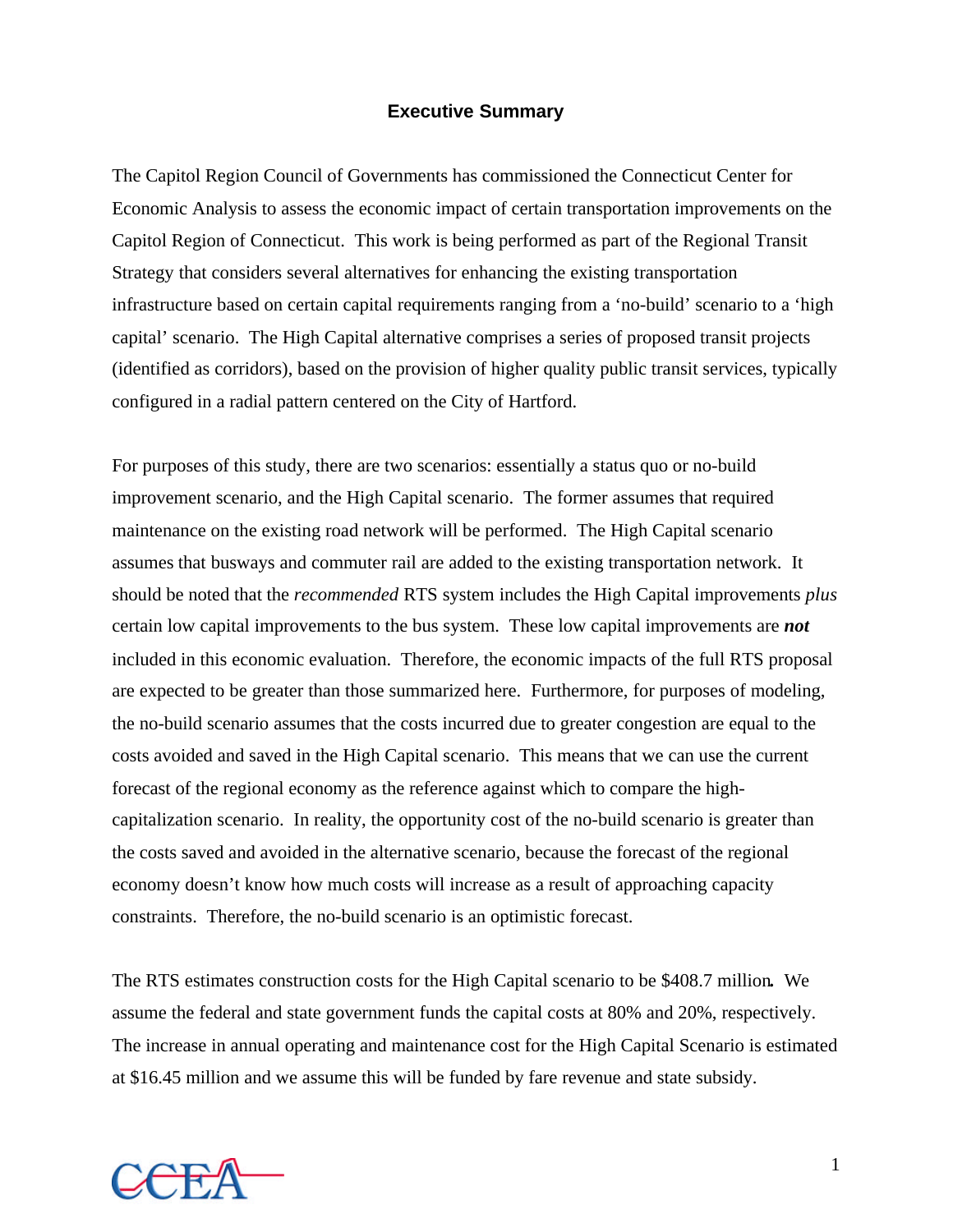Public investment (Federal and State) in the RTS transit improvements will have a positive impact on the region's economy:

- Population will increase by an average of 1100 each year relative to the no-build scenario.
- More than 600 jobs will be created (average per year relative to the no-build scenario).
- Personal income, disposable income, gross state product, and local tax revenue will increase by \$415 million, \$333 million, \$726 million, and \$23 million, respectively (all figures listed in terms of present value of increase) as a consequence of the High Capital development.

And we know that these numbers are conservative. They do not include the impact of the low capital improvements, which will be a part of the Regional Transit Strategy. Nor do they adequately reflect the avoidance of traffic congestion that is likely to occur if the investments are not made. An investment in public transit is expected to prevent economic stagnation in the region due to roadway congestion and will also help to grow the economy by linking workers with job sites and by allowing for the efficient flow of goods and services. The table below presents the key results for the Capitol Region. The report contains detailed results for Hartford and Tolland Counties and Connecticut.

| Variable                                       | Average Annual | <b>Present Value</b> |
|------------------------------------------------|----------------|----------------------|
|                                                | Increases from | of Increases         |
|                                                | No Build       | over 25 years        |
| Private Non-Farm Employment (units)            | 633            |                      |
| <b>Gross State Product (\$ Mil)</b>            | \$68.55        | \$725.85             |
| Personal Income (\$ Mil)                       | \$35.86        | \$414.76             |
| Disposable Income (\$ Mil)                     | \$29.25        | \$333.15             |
| Population (units)                             | 1121           |                      |
| Total New State Tax Revenue (\$ Mil)           | \$3.07         | \$33.47              |
| Total New Local Tax Revenue (\$ Mil)           | \$2.41         | \$22.98              |
| Incentives and Induced Gov't Spending (\$ Mil) | \$8.53         | \$91.53              |
| Net New State Tax Revenue (\$ Mil)             | $-$4.50$       | (\$51.95)            |
| Net New Local Tax Revenue (\$ Mil)             | \$1.44         | \$16.86              |

|  |  | Key Changes in Fiscal Variables at the Local and State Level in the Capitol Region. |  |  |
|--|--|-------------------------------------------------------------------------------------|--|--|

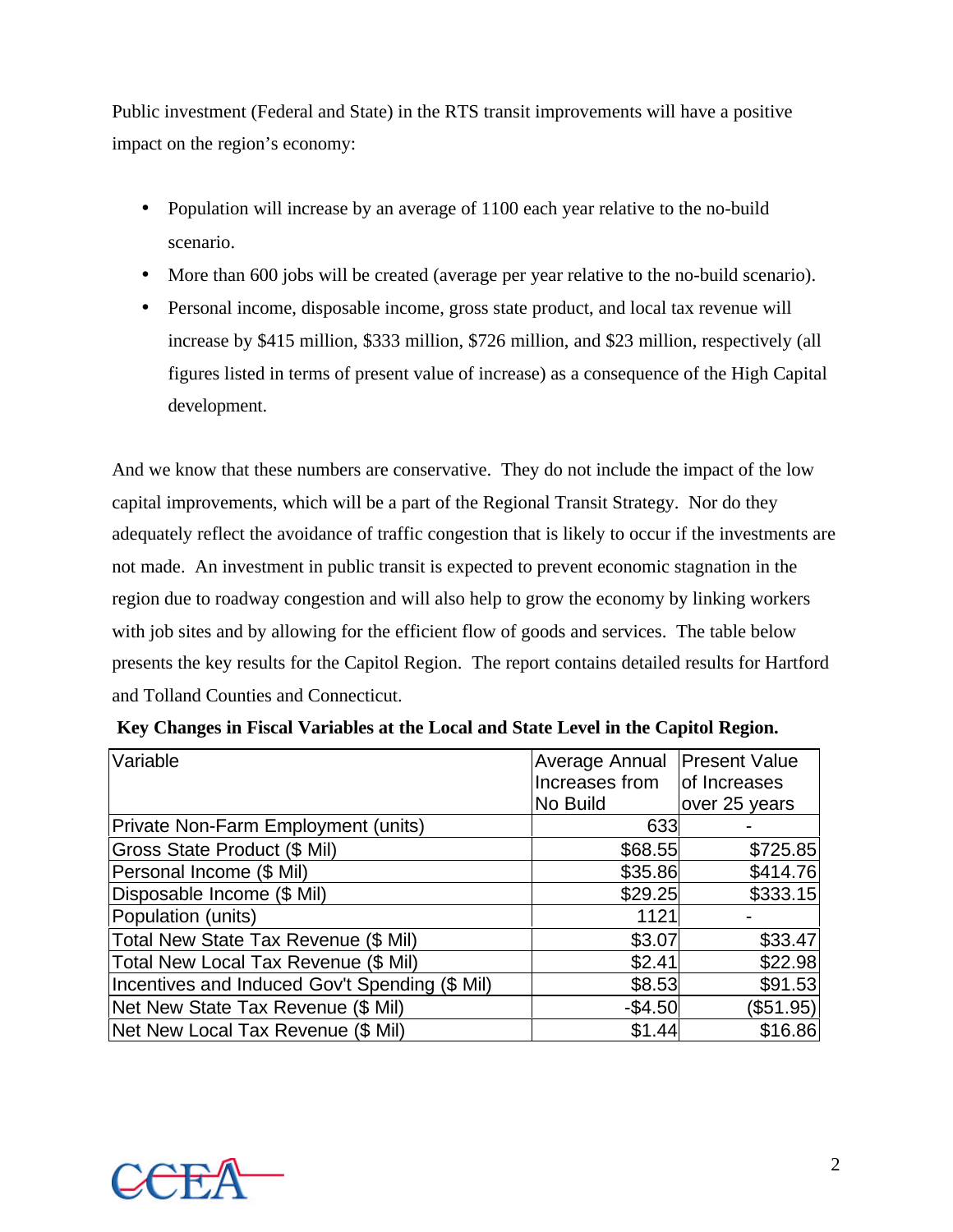#### **Introduction**

The Capitol Region Council of Governments has commissioned the Connecticut Center for Economic Analysis to assess the economic impact of certain transportation improvements on the Capitol Region of Connecticut. This work is being performed as part of the Regional Transit Strategy that considers several alternatives for developing the existing transportation structure based on certain capital requirements ranging from a 'no-build' scenario to a 'High Capital' scenario. The High Capital alternative comprises a series of proposed transit projects (identified as corridors), based on the provision of higher quality public transit services, typically configured in a radial pattern centered on the City of Hartford.

For purposes of this study, there are two scenarios: essentially a status quo or no-build improvement scenario, and the High Capitalization scenario. The former assumes that required maintenance on the existing road network will be performed. The high capitalization scenario assumes that busways and commuter rail are added to the existing transportation network. It should be noted that the recommended RTS system includes the High Capital improvements plus certain low capital improvements to the bus system. These low capital improvements are not included in this economic evaluation. Therefore, the economic impacts of the full RTS proposal are expected to be greater than those summarized here.

Two questions are posed: in the absence of any major capital improvements to the Capitol Region's transportation network, what are the long run economic consequences, and considering implementation of the High Capital scenario, what are the long run economic consequences? To help answer these questions from a theoretical framework, a review of the salient literature is provided. In general, the absence of major infrastructure improvements in the face of potential economic growth stifles this growth and in fact, may result in relative economic decline with respect to neighboring regions that are more aggressive in accommodating and promoting economic growth. Economic growth does not necessarily portend large increases in population and the growth of public services; there can be growth in productivity and in the quality of goods and services, both public and private. These improve regional competitiveness and the local quality of life.

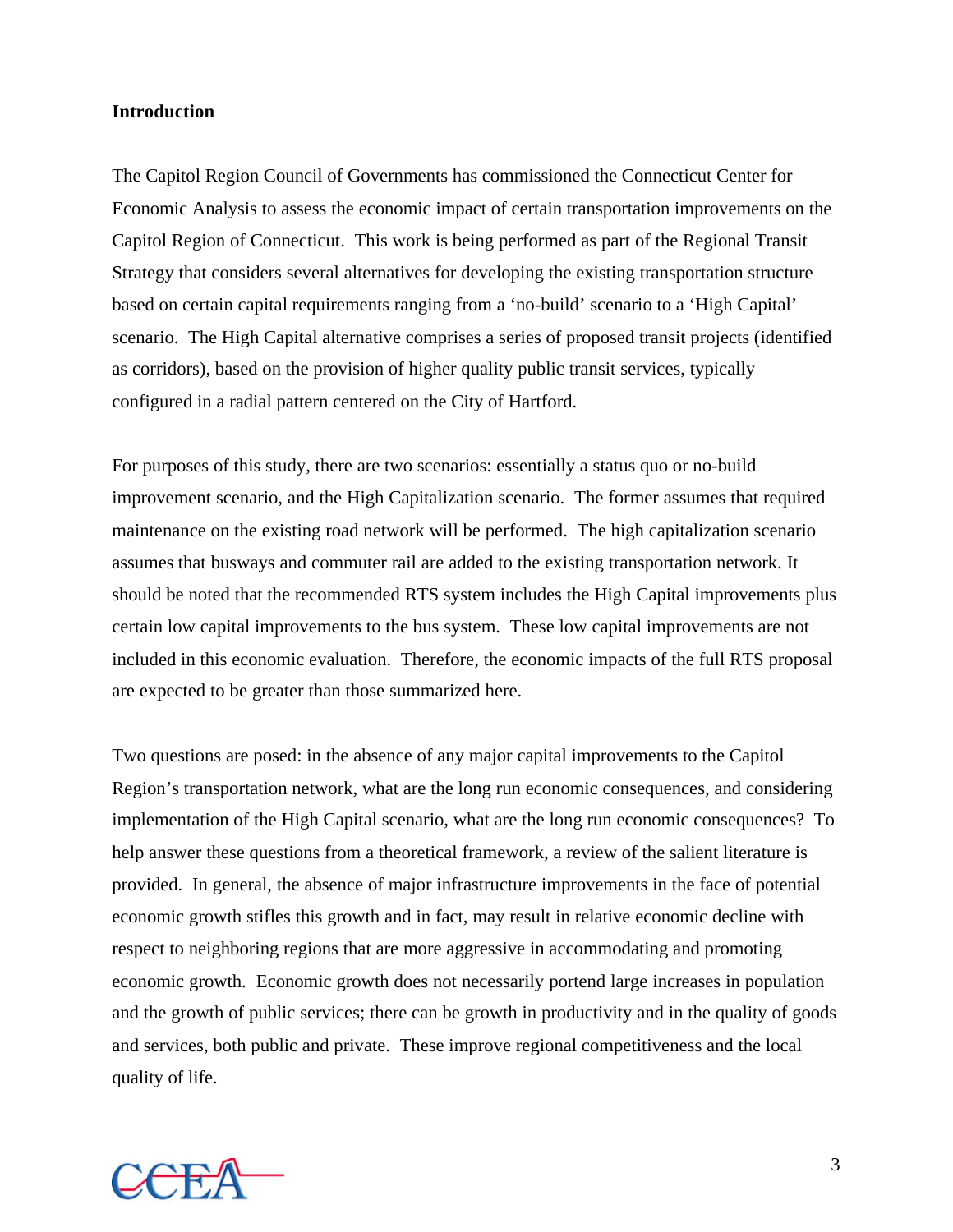The High Capital scenario affirmatively promotes economic growth by relieving congestion in the region especially for labor and goods traffic into and out of Hartford, the Capitol Region's core city. The overall reduction in transaction costs has several contributors: reduced commuter delay time; increased trucking productivity, reduced pollution, accidents, noise, and gasoline consumption. These in turn improve the attractiveness of the Region as a place for firms to locate and expand. The improvements also increase the amenity value of the region as a place to live and work.

We assume that the project is funded by external sources, in which capital expenditures consist of 80% Federal and 20% State funds while operating costs are fully funded by the state, although a funding plan for the project has not been confirmed. Operating costs would be offset by fare revenue. The geography of interest is the Capitol Region consisting of 29 towns in Hartford and Tolland Counties. The study horizon extends through 2025.

#### **The High Capital Scenario**

In the initial stages of the project nine corridors were selected. These corridors were then evaluated based on ridership projections; right-of-way (ROW) concerns – typically grade crossing impacts and community acceptance, and the cost of construction. Based on this screening, five corridors were selected. These include the New Britain busway (Bus Rapid Transit mode or BRT), the Griffin Corridor (BRT mode), the Manchester Corridor (BRT mode), the Rocky Hill Corridor (BRT mode), and the New Haven-Hartford-Springfield Commuter Rail.

#### **Benefits of the Transit Strategy**

The proposed actions like any new transportation project provide both short- and long-term benefits for the economy of the Capitol Region and its neighboring towns. (Please note that the commuters rail proposal, extending from Hartford to New Haven and Springfield, will clearly have benefits beyond the Capitol Region.) First, there are "Direct User Benefits". All modes of transportation –including roads, rail and air – provide direct benefits to users. These immediately realized benefits might be in terms of reduced congestion cost and include ease of access, comfort, safety, travel times and/or travel costs.

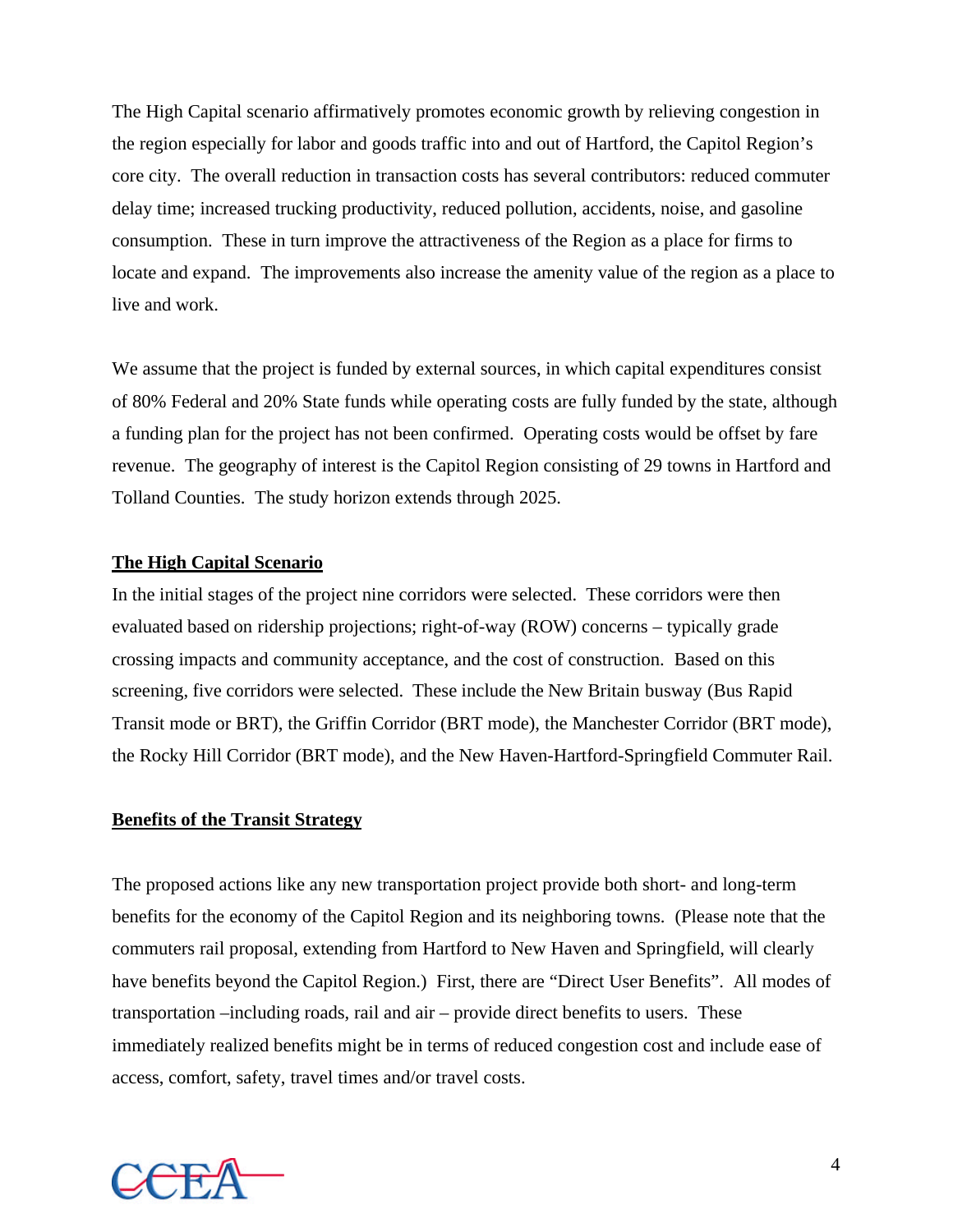Secondly there are "Direct Economic Benefits". These benefits in turn lead to monetary benefits for some users and non-users (individuals and businesses) within a geographic area. For affected businesses there may be "Economic Efficiency Benefits" in terms of production cost, product quality and product availability, stemming from changes in labor market access, and the cost of obtaining as well as supplying inputs to customers and obtaining outputs from intermediaries.

For affected residents, benefits may include reduced costs for obtaining goods and services, an increased variety of work and recreational opportunities associated with greater locational accessibility, and reduced pollution that adds to the amenity value of the area.

Thirdly, there are induced impacts, including among other things "Indirect Business Impacts" for suppliers to directly affected businesses. "Induced Business Impacts" result from the extra spending (which originates from reduced cost of travelling) on other goods. There are "Other Induced Impacts" which come from shifts in the broader population and business location patterns, land use and the resulting land value patterns, which may also affect government costs and revenues (e.g., parking revenues and taxes). These changes will ultimately affect income, wealth and/or "well being" – both overall and for particular groups of people in the affected geographic area.

Last, but not least, are the "Construction and Maintenance Spending Impacts". There is a shortterm economic impact associated with the construction of transportation facilities and services, and other long-term impacts associated with maintenance and operation of facilities and services. The capital costs are expected to be funded by the federal and state governments (80% and 20% assumed respectively), while ongoing maintenance and operations costs, offset by fare revenue, we assume are borne by the State.

The REMI economic model of Connecticut and its counties provides the aggregate results of these impacts.

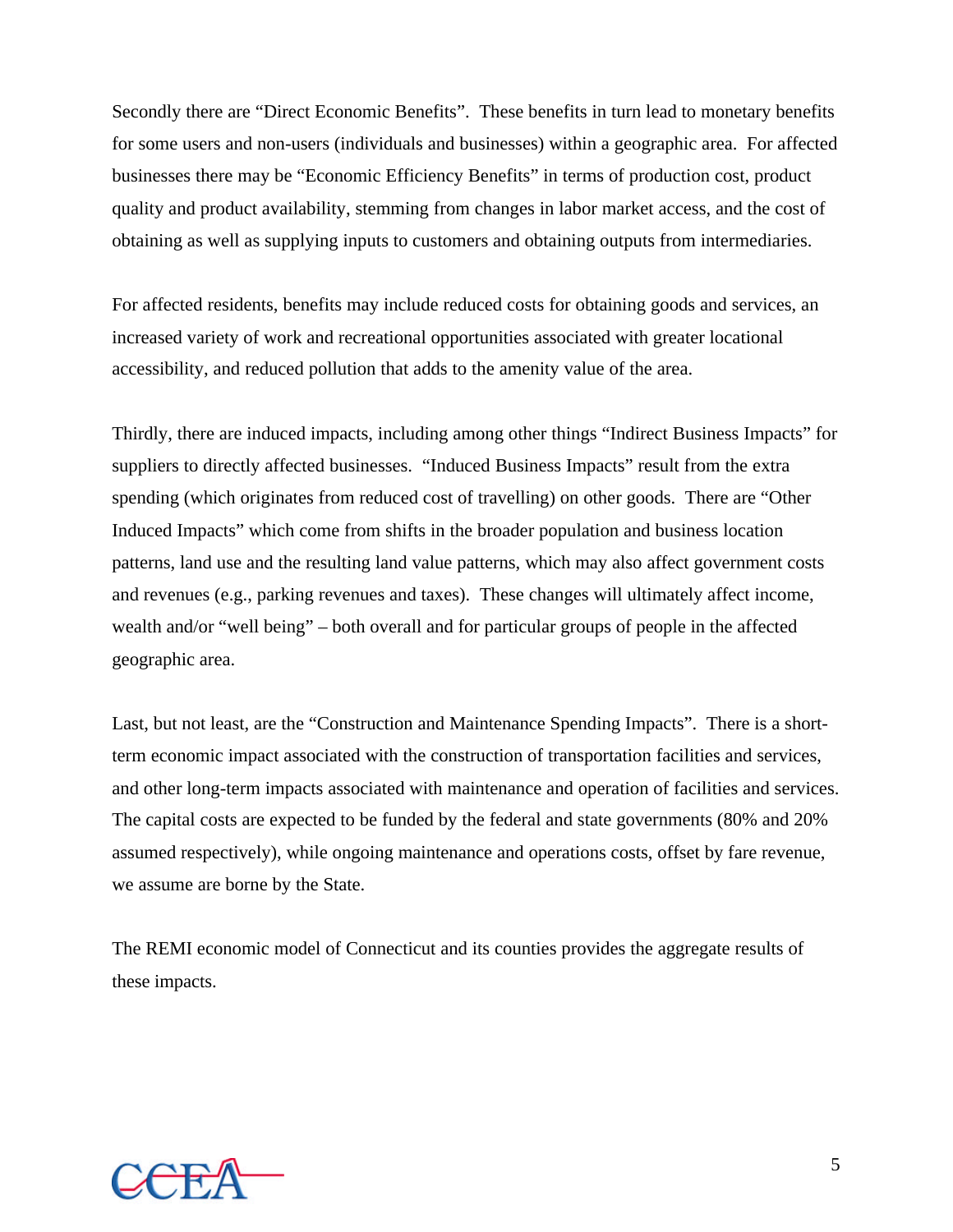#### **Expected Changes with the High Build Scenario**

The Connecticut Center for Economic Analysis has used its eight county Regional Economic Model<sup>1</sup> to analyze the long run consequences of such enhancements in transportation facilities and subsequent economic improvements in the Capitol Region. The Capitol Region serves the City of Hartford and 28 surrounding suburban and rural communities. Among these twenty-nine towns, eight are in Tolland County and the rest are in Hartford County.

Due to the unavailability of a town-specific macroeconomic simulation model, we considered the impacts on Hartford and Tolland Counties. We developed weights assigned to each Capitol Region town on the basis of their importance in their respective county measured by the share of commuters to and from Hartford to these towns. The REMI inputs and results are discussed in detail below.

#### **REMI Inputs**

The long-term impacts of the improved facilities were specified to define the project's direct effects in terms of the following class of input variables for the REMI model:

- Additional spending in the Construction sector associated with transit construction and maintenance, that generates demand for labor, equipment and materials for selected years;
- Reduction in business costs associated with time and expense savings for truck and other carriers;
- Shifts in consumer expenditure associated with the increase in disposable income due to reduction in highway-related expenditures to other consumption goods; and,
- Increased "amenity value" associated with safety improvements, and pollution and accident reduction. Amenity value refers to the not easily measured relative attractiveness of a region.

The Regional Transit Strategy includes estimated construction costs of \$408.7 million. We assume that the construction phase lasts five years from 2001 to 2005 and have divided the

<sup>&</sup>lt;sup>1</sup> REMI is created and maintained by Regional Economic Models, Inc. of Amherst, MA (see Appendix 1 for details).



 $\overline{a}$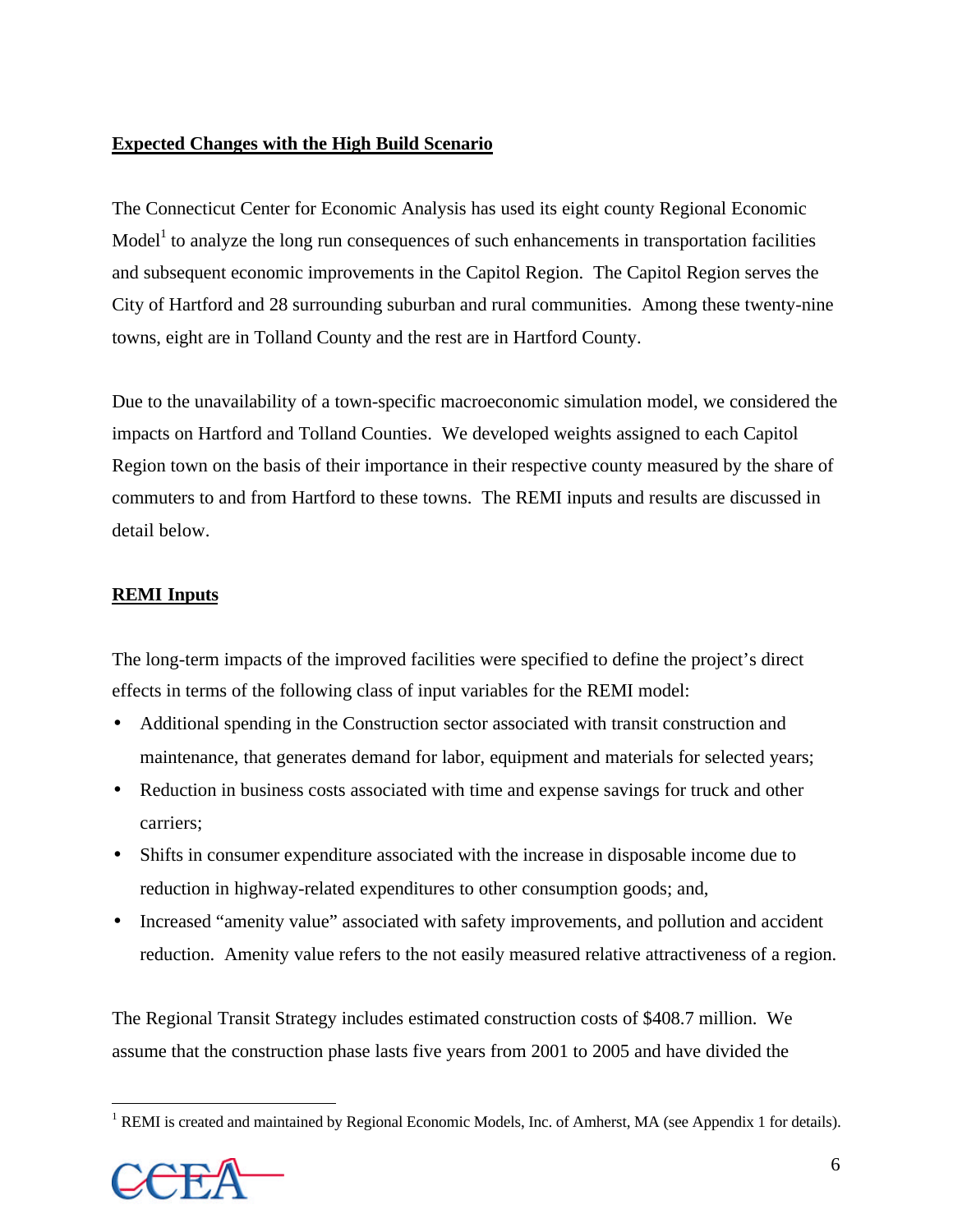construction cost in five equal distributions of \$81.54 million each. In 2005, we assume \$24.4 million of the construction expenditure purchases transportation equipment such as buses and rail cars. These are simplifying assumptions; we know that the construction phase for all the proposals will extend over more than five years. The annual operating and maintenance cost is estimated to be \$16.45 million annually. The operating expenditure, regarded as the cost of the public provision of the service, acts as a positive shock to the Connecticut economy and enters as REMI input for the years 2006 through 2025. Connecticut subsidizes this cost offset by fare revenue.

The data for mobility improvements are mainly in the form of a reduction of vehicle miles traveled (VMT). The High Capital scenario projects an annual reduction in VMT by 169,210 miles. From the VMT reduction, CRCOG has calculated the Energy Reduction as 1,110,510 BTUs. We converted these units into money terms by taking the price of gasoline per barrel as of December 1, 2000. The estimated cost reduction in monetary terms comes to around \$9,803.12 each year. Ninety two percent of this total reduction in fuel cost materializes in a reduction in consumer spending on oil and gas. The remaining 8% yields a production cost reduction in the trucking industry. The reduction in pollution due to reduced green house gas emissions is calculated from the reduction in vehicle miles traveled as well. We use \$0.009/VMT (1981 FHWA study for this purpose) as the average cost for green house gas emissions. The total saving due to green house gas reduction is thus calculated to be \$10,200 annually. Added to this is the money value of total annual travel time saved, which is \$24,166,039. These two together yield an estimate for the non-pecuniary amenity aspects of the High Capital scenario.

The input for this analysis is placed in Hartford County as the primary location for the increased economic activity. The results accrue to each county and are apportioned to Capitol Region towns according to the weights assigned to the towns in the Capitol Region that is the primary geography of interest.

![](_page_7_Picture_3.jpeg)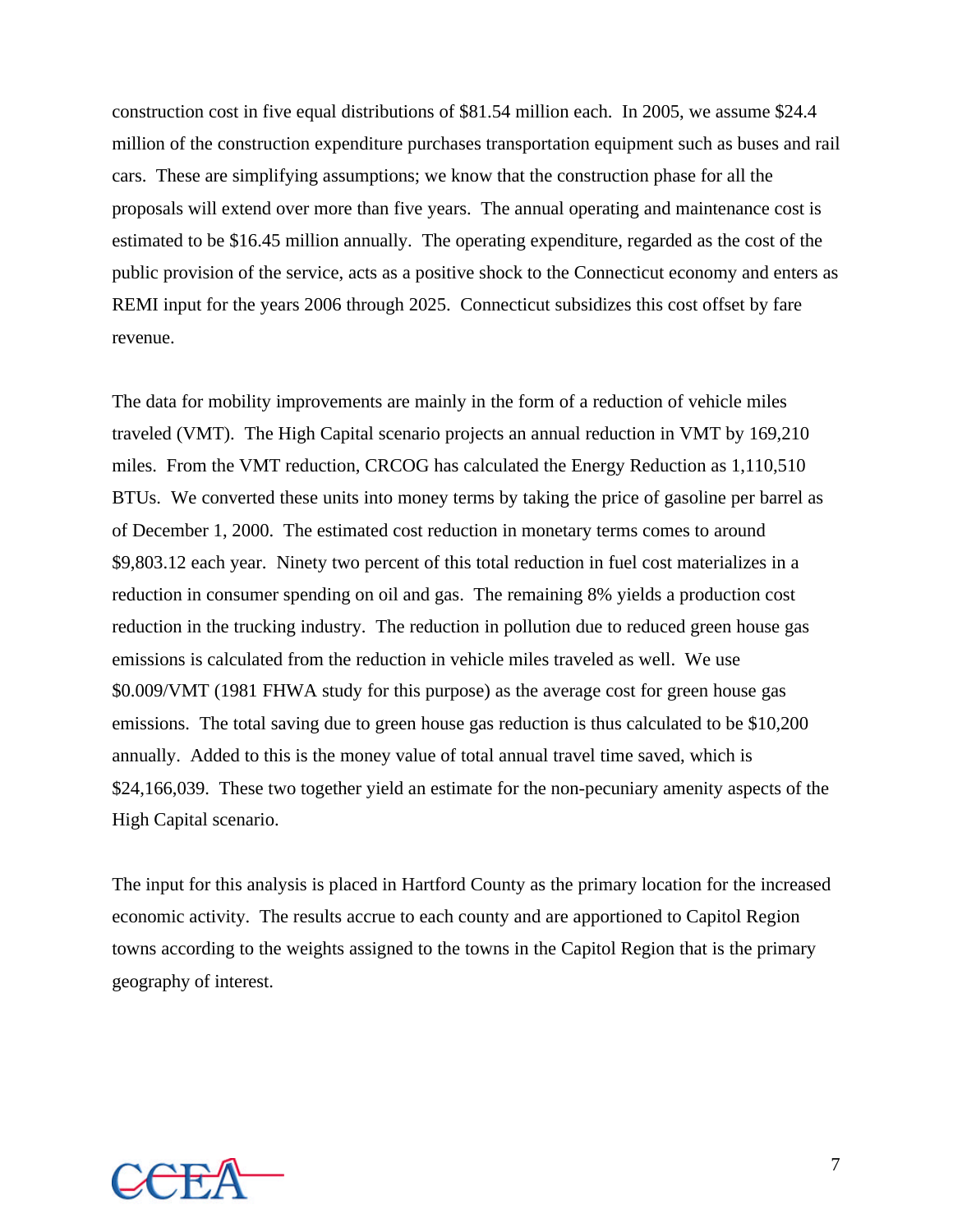#### **Results for the Capitol Region**

The REMI model provides detailed results for Hartford and Tolland Counties. The weights multiply the County specific results of each town in the Capitol Region. The weight for each town is the ratio of the total number of to-and-from commuters to the City of Hartford from the town with respect to those commuters to and from the City of Hartford from each County as a whole. The City of New Britain is included in this weight computation even though it is outside the CRCOG region. This is because New Britain is directly served by one of the four busways. The resultant changes in output, employment and personal income for each Capitol Region town are added up to get the changes for the Capitol Region as a whole. Appendix 2 provides a description of the method.

Table 1 below shows the impact on the Capitol Region, in the form of increased employment and output. These are increases above the REMI baseline or status quo forecast of the Connecticut economy (that is coincidentally the no-build scenario), that is, absent extraordinary developments.

![](_page_8_Picture_3.jpeg)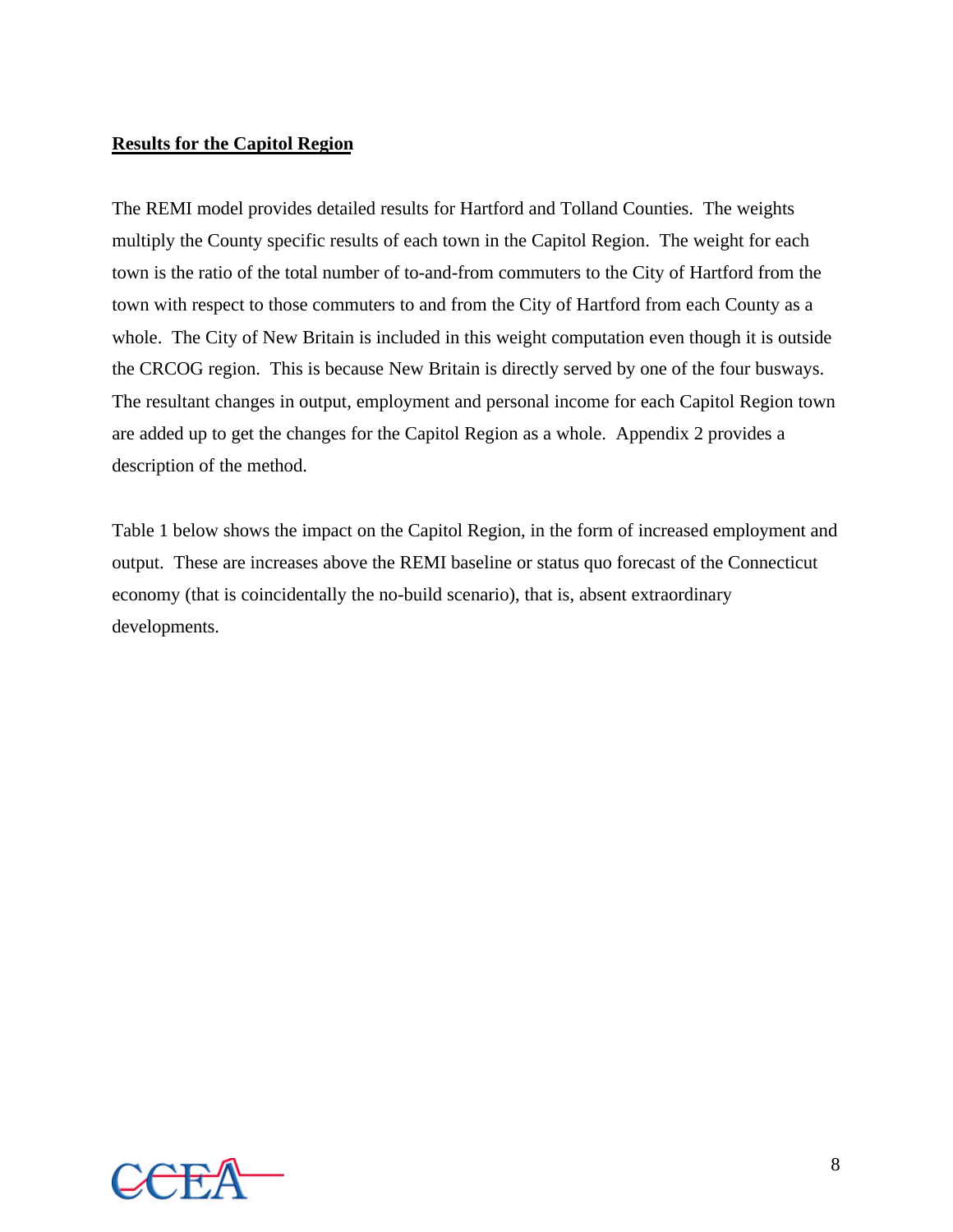|                                 | 2001  | 2002  | 2003  | 2004  | 2005  | 2006    | 2010  | 2015  | 2020  | 2025  |
|---------------------------------|-------|-------|-------|-------|-------|---------|-------|-------|-------|-------|
| Total Emp.(units)               | 1,072 | 928   | 880   | 833   | 794   | 273     | 415   | 596   | 709   | 866   |
| Private Non-Farm<br>Emp.(units) | 1,060 | 984   | 926   | 872   | 825   | 298     | 418   | 574   | 674   | 753   |
| <b>GRP (Mill 92\$)</b>          | 45.35 | 38.60 | 36.27 | 33.91 | 37.63 | $-0.98$ | 6.80  | 17.48 | 24.56 | 34.01 |
| Pers Inc (Mill Nom \$)          | 40.97 | 41.34 | 43.23 | 44.25 | 48.15 | 17.89   | 19.59 | 30.85 | 42.45 | 62.08 |
| Population (units)              | 158   | 338   | 457   | 552   | 644   | 749     | 1,038 | 1,342 | 1,526 | 1,649 |

 **Table 1: Key Economic Changes in the Capitol Region**

Total Employment increases by 1,072 jobs above the baseline in the first year of construction. This seems reasonable given the need for both direct and indirect manpower requirements in the initial stages of construction. The number of new jobs added in 2006 is 273. The rate picks up and finally in the year 2025 the number of new jobs created reaches almost 866 above the baseline. Most of this increment occurs in the private non-farm sector. This increase in employment is due to new business opportunities created by a better transport infrastructure. We can not calculate percent changes for the Capitol Region because we do not have a baseline or reference forecast for the Region from which to measure the level changes. The level changes represented here are sums of the fractions of the level changes in Hartford and Tolland Counties.

The construction of the proposed facilities also gives a boost to the region's Gross Revenue Product (GRP). GRP measures the value of goods and services produced in a region in a year on a value added basis to eliminate double counting intermediate goods. GRP increases approximately \$45 million in the first year of construction in constant 1992 dollars. In the year 2006 it decreases by \$1 million approximately, because construction expenditure ends. New business in the Capitol Region, enhanced by the changed transportation infrastructure, increases the change in GRP slowly to \$34.01 million at the end of 2025.

Unlike GRP and employment, personal income steadily rises from the beginning of construction. Its increase somewhat dampens at the end of the construction period and then begins to rise at a slow rate. The population growth rate on the other hand shows a steady increase. In fact, the change in population is a mere 158 people in 2001 and reaches 1,649 people at the end of the study period (2025).

![](_page_9_Picture_5.jpeg)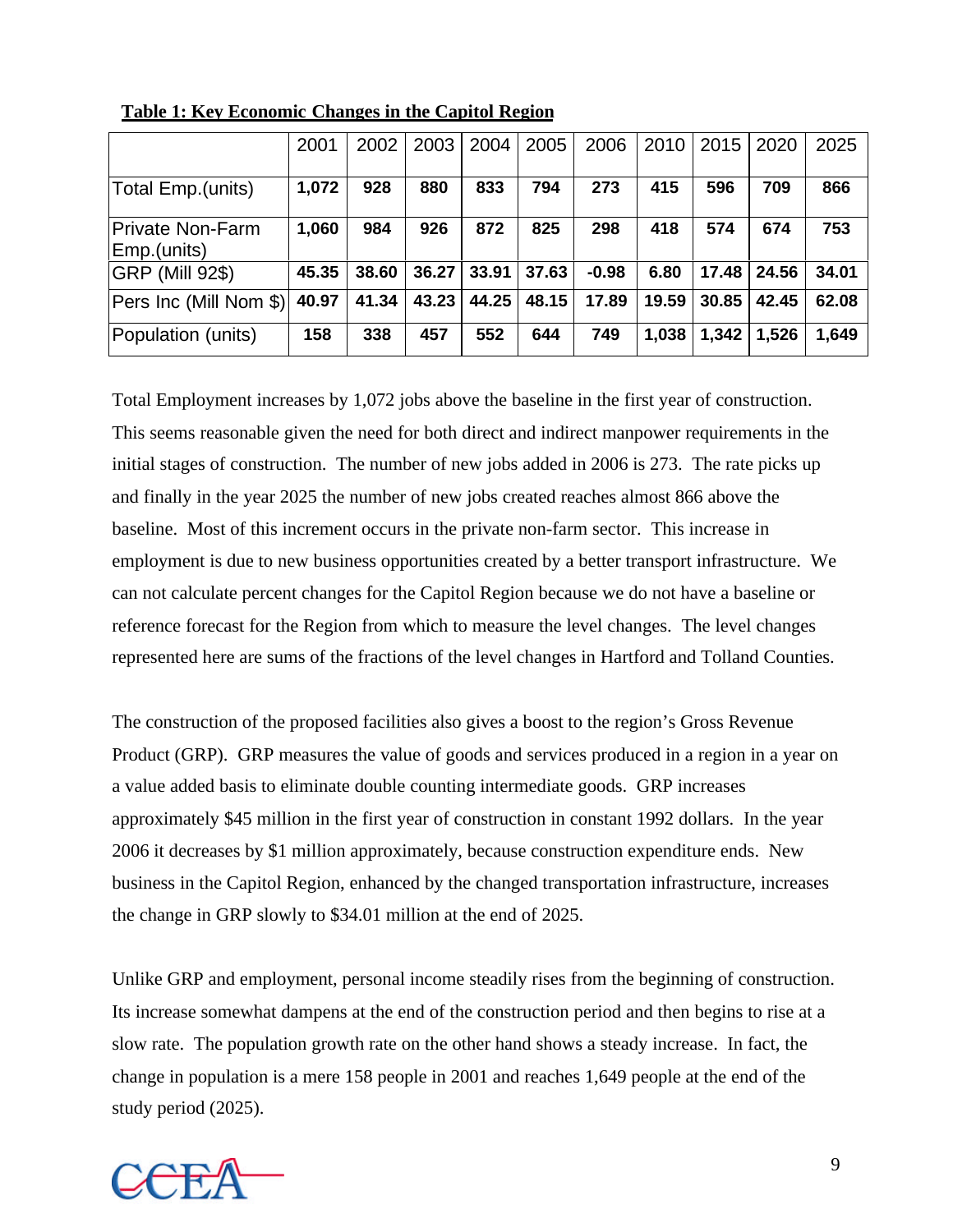#### **Results for Hartford County**

Compared to the Capitol Region, the results for Hartford County are slightly higher. This is reasonable given the existing demographics of the regions. Hartford County has less land area (735.5 sq. miles) and houses more people and provides more jobs than the Capitol Region (747.3 sq. miles). In 1998, Hartford County had a population of 824,956 of whom 551,696 were employed. The Capitol Region on other hand had a population of 692,087 with 486,475 people employed. Regarding Hartford County as a whole, the increments (in absolute terms) in employment and GRP will certainly be higher than those of the Capitol Region, which constitutes a part of Hartford County and some towns from Tolland County. The number of new jobs created along with GRP and personal income increases is higher for Hartford County on a year-to-year basis. Table 2 below gives changes in the variables over the period in absolute terms from the baseline or status quo forecast for Hartford County.

|                  | 2001      | 2002     | 2003                                         | 2004  | 2005  | 2006    | 2010            | 2015    | 2020                                                | 2025     |
|------------------|-----------|----------|----------------------------------------------|-------|-------|---------|-----------------|---------|-----------------------------------------------------|----------|
| Total Emp        | 1,054     | 910      | 862                                          |       | 776   | 266     | 410             | 588     | 700                                                 | 855      |
| $l$ (units)      | $+0.18%$  | $+0.15%$ | $+0.15\%$ +0.14% +0.13% +0.04% +0.06% +0.09% |       |       |         |                 |         | $+0.11%$                                            | $+0.13%$ |
| Priv Non-        | 1,044     | 970      | 914                                          | 860   | 813   | 298     | 416             | 570     | 668                                                 | 745      |
| <b>Farm Emp</b>  | $+0.2%$   | $+0.19%$ | $+0.17\%$ +0.16% +0.15% +0.05% +0.07%        |       |       |         |                 | $+0.1%$ | $+0.11%$                                            | $+0.12%$ |
| $l$ (units)      |           |          |                                              |       |       |         |                 |         |                                                     |          |
| <b>IGRP (Mil</b> | 44.70     | 37.91    | 35.57                                        | 33.22 | 36.89 | $-1.24$ | 6.60            | 17.16   | 24.17                                               | 33.48    |
| $ 92\$           | $+0.14\%$ | $+0.12%$ | $+0.11\%$ +0.10% +0.11%                      |       |       |         | l+0.02%l+0.04%l |         | $+0.05%$                                            | $+0.07%$ |
| Pers Inc         | 37.71     | 37.96    | 39.67                                        | 40.60 | 44.20 | 16.39   | 18.49           | 29.25   | 40.21                                               | 58.41    |
| (Mil Nom         | $+0.13%$  | $+0.12%$ |                                              |       |       |         |                 |         | $+0.12\%$ +0.12% +0.13% +0.05% +0.04% +0.06% +0.07% | $+0.08%$ |
| $\ket{\$}$       |           |          |                                              |       |       |         |                 |         |                                                     |          |
| Population       | 139       | 297      | 404                                          | 490   | 574   | 684     | 1,000           | 1,312   | 1,497                                               | 1,612    |
| $l$ (units)      | $+0.02\%$ | $+0.4%$  |                                              |       |       |         |                 |         | $+0.05\%$ +0.06% +0.08% +0.09% +0.13% +0.16% +0.18% | $+0.19%$ |

#### **Table 2: Key Economic Changes in Hartford County**

Similarly, if one compares the increments in employment and output of the Capitol Region with those of Connecticut, the numbers are higher for the State. The results in the Capitol Region show the total impact on the region alone, which then trigger developments in the entire State.

![](_page_10_Picture_5.jpeg)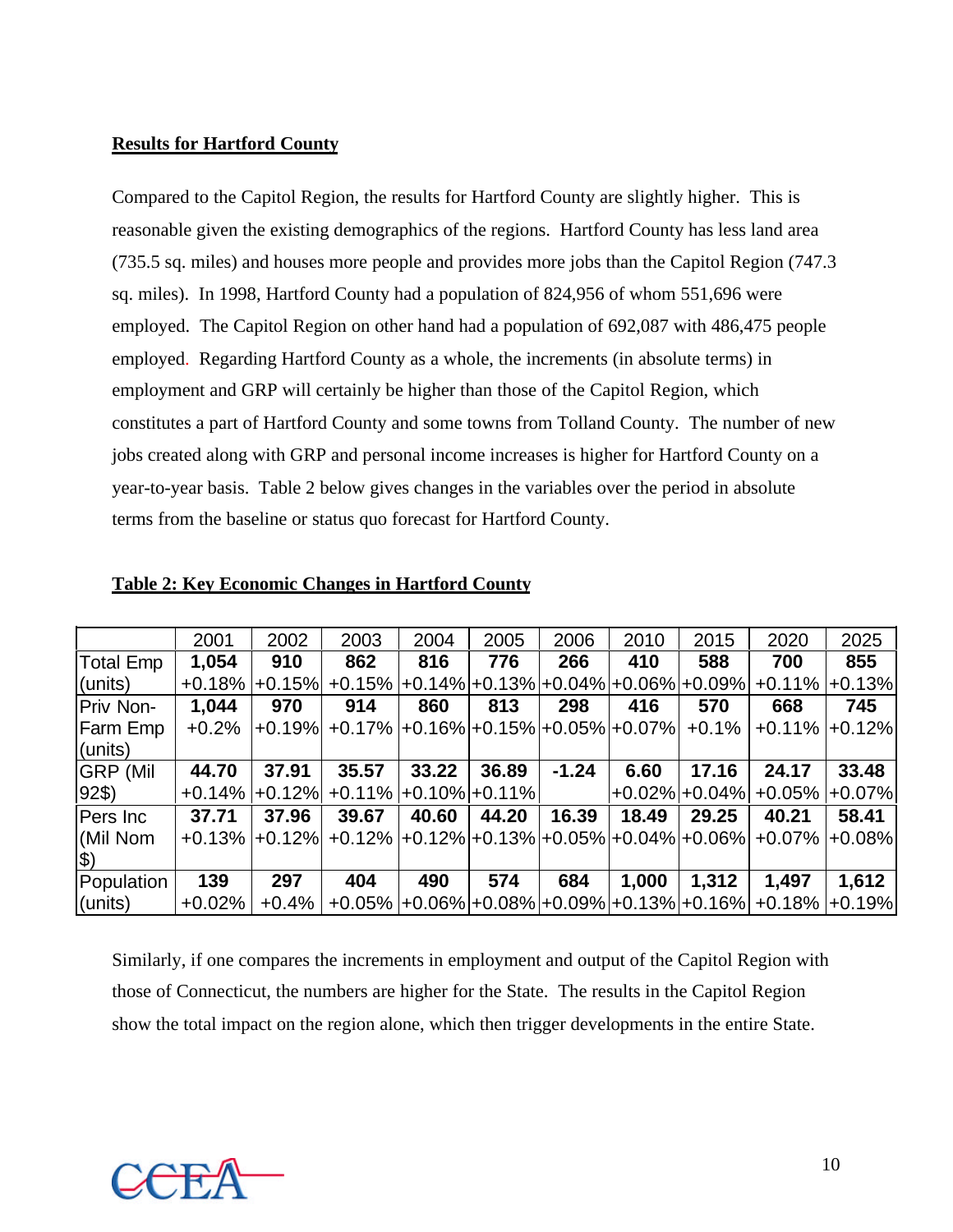|                  | 2001  | 2002              | 2003      | 2004     | 2005     | 2006                                         | 2010     | 2015                    | 2020  | 2025              |
|------------------|-------|-------------------|-----------|----------|----------|----------------------------------------------|----------|-------------------------|-------|-------------------|
| Total Emp        | 1,341 | 1,158             | 1,086     | 1,017    | 979      | 253                                          | 448      | 683                     | 819   | 1,003             |
| (units)          |       | $+0.06\%$ + 0.05% | $+0.05%$  | $+0.05%$ | $+0.04%$ | $+0.01%$                                     | $+0.02%$ | $+0.03%$                |       | $+0.03\%$ + 0.04% |
| Priv Non-        | 1,323 | 1,210             | 1,125     | 1,046    | 997      | 267                                          | 444      | 655                     | 776   | 873               |
| <b>Farm Emp</b>  |       | $+0.07\%$ + 0.06% | $+0.06\%$ | $+0.05%$ |          | $+0.05\%$ +0.01% +0.02%                      |          | $+0.03\%$ +0.04% +0.04% |       |                   |
| (units)          |       |                   |           |          |          |                                              |          |                         |       |                   |
| <b>GRP (Mill</b> | 56.99 | 48.4              | 44.93     | 41.44    | 46.04    | $-3.83$                                      | 6.866    | 20.84                   | 29.42 | 40.73             |
| $ 92\$           |       | $+0.05\%$ + 0.04% | $+0.04%$  | $+0.03%$ | $+0.04%$ |                                              | $+0.01%$ | $+0.01\%$               |       | $+0.02\%$ + 0.02% |
| Pers Inc         | 61.95 | 62.24             | 64.33     | 65.06    | 70.45    | 22.31                                        | 23.44    | 39.86                   | 55.94 | 83.47             |
| (Mill Nom \$)    |       | $+0.05\%$ + 0.04% | $+0.04%$  | $+0.04%$ | $+0.04%$ | $+0.01%$                                     | $+0.01%$ | $+0.02%$                |       | $+0.02\% +0.03\%$ |
| Population       | 250   | 531               | 705       | 842      | 968      | 1,044                                        | 1,230    | 1,541                   | 1,746 | 1,916             |
| $ $ (units)      |       | $+0.01\%$ + 0.02% | $+0.02\%$ | $+0.03%$ |          | $+0.03\%$ +0.03% +0.04% +0.04% +0.05% +0.05% |          |                         |       |                   |

**Table 3: Key Economic Changes in Connecticut**

Thus the new transportation strategy contributes 1,341 new jobs to the State of which 1,054 jobs are in Hartford County. The number of new jobs in the Capitol Region alone is 1,072. Gross State Product (GRP at the state level) increases by \$57 million in constant 1992 dollars above the baseline forecast in the first year of the construction period. GSP declines to \$4 million below the forecast in the year 2006 and then rises steadily to \$41 million above the forecast at the end of the study period. Connecticut's population increases steadily by 250 people above the baseline forecast in 2001 to 1,916 people above the forecast in 2025 due to this transportation strategy.

The overall trend in the pattern of growth is similar in the Capitol Region and Hartford County. The rates of change however, are higher in the Capitol Region. This signifies the impact of the Regional Transit Strategy on the Capitol Region's economy through a higher rate of growth than the neighboring areas. That the rate of change is higher in the Capitol Region seems reasonable given the geographical area of the Capitol Region. The Capitol Region contains towns around the City of Hartford. There are eight towns, which are in Hartford County but not in the Capitol Region. The effect on these towns is small compared to that on the eight towns in Tolland County located in the Capitol Region. This accounts for higher overall growth rates for the Capitol Region. The higher rate of growth for the Capitol Region also gives us an idea of the importance of the project for the economy of the Capitol Region. The initiation of the High Capital Transit Project acts as a driving force for the economy of the Region. It fuels the economy thereby resulting in a higher growth rate for the Region compared to Hartford County

![](_page_11_Picture_4.jpeg)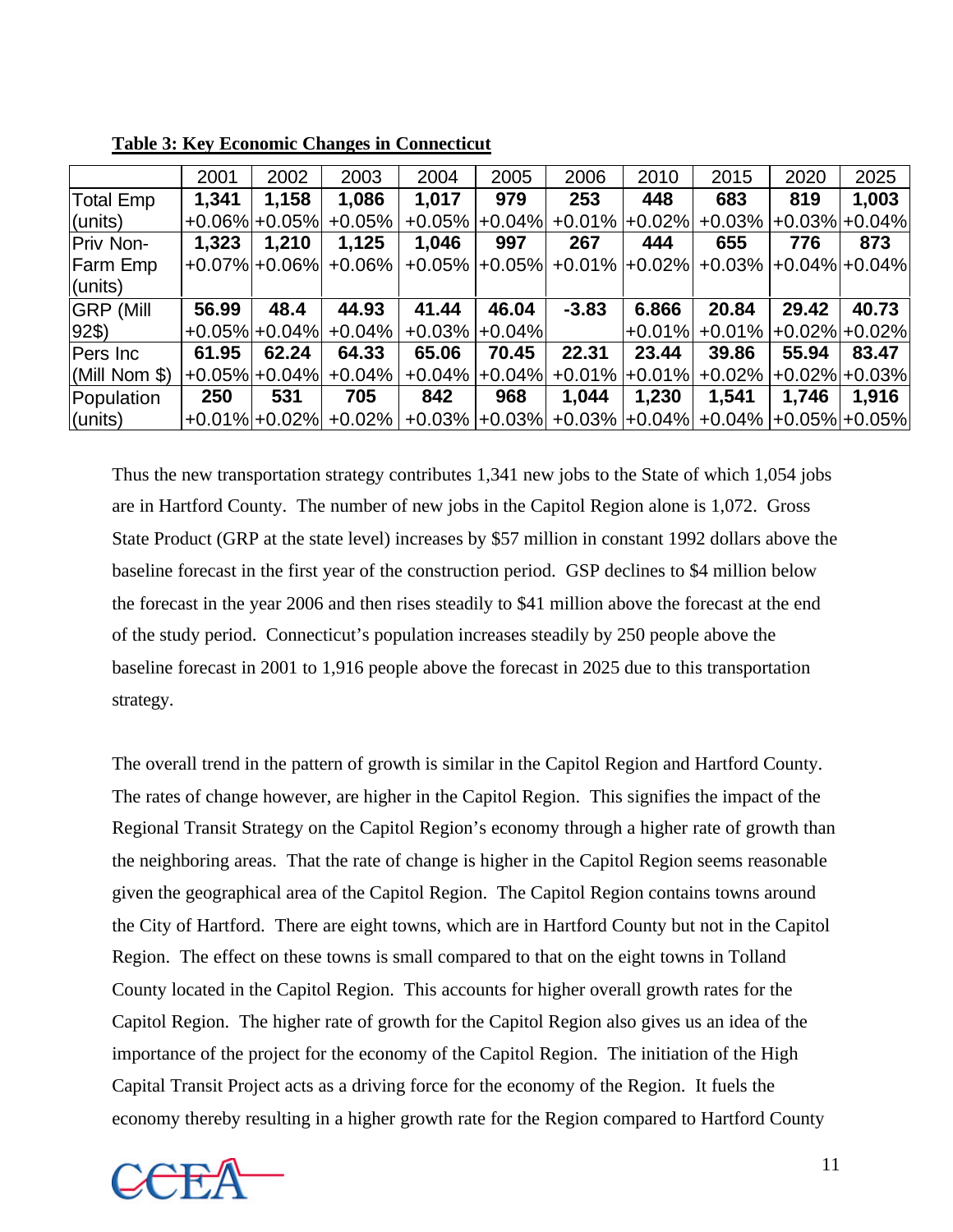and Connecticut. We provide detailed REMI tables showing the changes in selected variables in Appendix 4.

The growth rate of employment for Hartford County is higher than that for the State. The rate measured as a percentage change from the baseline forecast is on average approximately 0.11% for Hartford County. The percentage change in the employment growth rate for Connecticut is 0.03%. The time paths of the key economic variables described above are shown in the charts in Appendix 3.

The construction of new transportation facilities stimulates Connecticut's economy through increased employment and output. The effects are more concentrated in the Capitol Region. The long-run stimulus takes the form of reduced transactions costs for workers and firms. The Region's amenity value increases as pollution, delay time, and motor vehicle accidents are reduced. Trucking productivity increases and the locational advantages of being close to large markets can be more fully realized in an enhanced transportation environment.

#### **Fiscal Analysis.**

The Regional Transit Strategy seeks to improve the economic, environmental and social attractiveness of the Capitol Region by improving the efficiency of its transportation system. This in turn attracts new and expanded businesses and new people to the Region. The increased economic activity generates additional government tax revenue through increased collections of the corporate profits tax, sales tax, income tax and property taxes. Induced public spending for public safety and education also rises in order to keep pace with the rising population. In addition, operating costs (offset by fare revenue) and debt service contribute to the State's net negative tax flow. Net local tax revenues are positive on average over the study period. These fiscal impacts are summarized in Table 4 below.

![](_page_12_Picture_5.jpeg)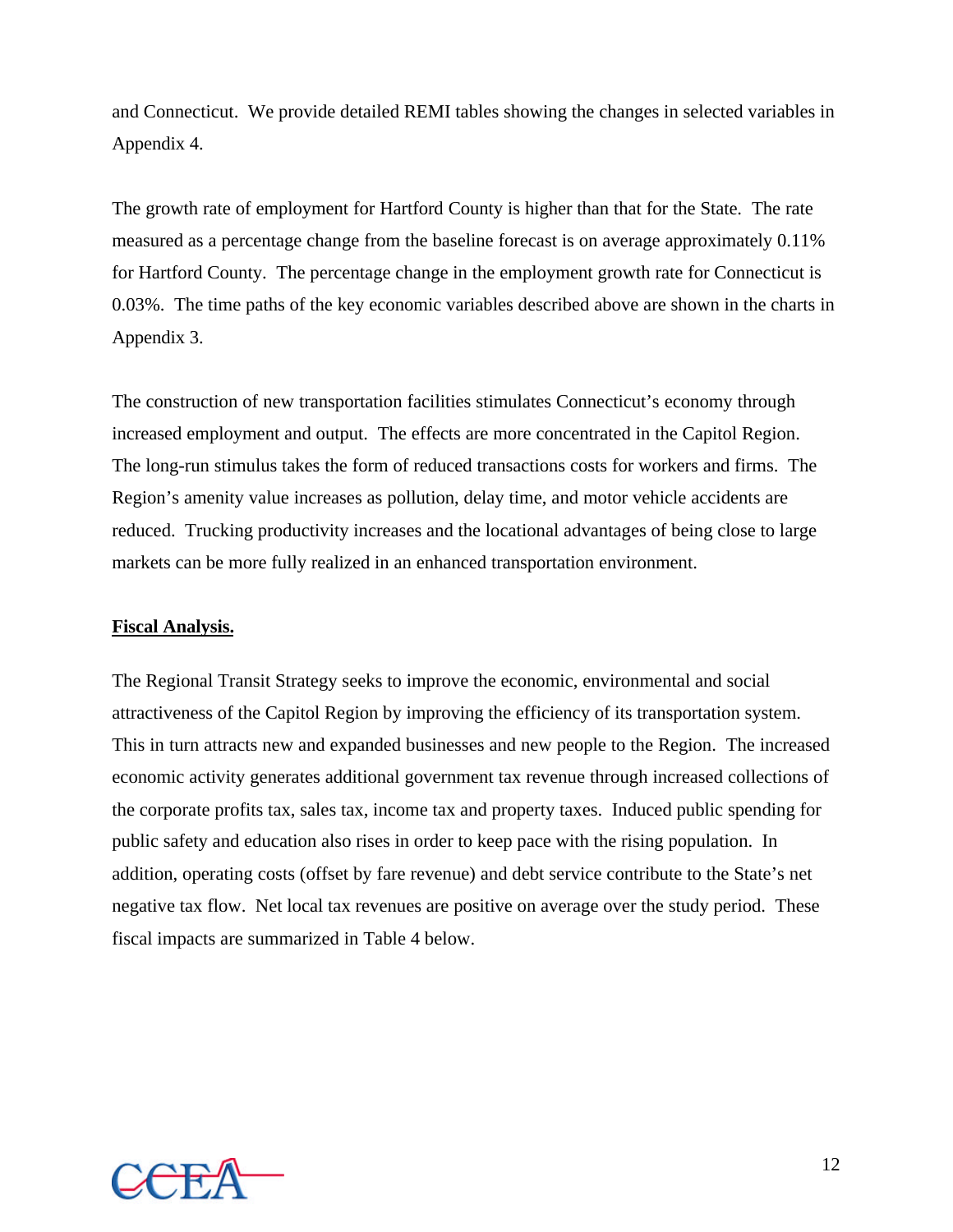| Variable                                       | Average Annual   Present Value |           |
|------------------------------------------------|--------------------------------|-----------|
| Private Non-Farm Employment (units)            | 633                            |           |
| Gross State Product (\$ Mil)                   | \$68.55                        | \$725.85  |
| Personal Income (\$ Mil)                       | \$35.86                        | \$414.76  |
| Disposable Income (\$ Mil)                     | \$29.25                        | \$333.15  |
| Population (units)                             | 1121                           |           |
| Total New State Tax Revenue (\$ Mil)           | \$3.07                         | \$33.47   |
| Total New Local Tax Revenue (\$ Mil)           | \$2.41                         | \$22.98   |
| Incentives and Induced Gov't Spending (\$ Mil) | \$8.53                         | \$91.53   |
| Net New State Tax Revenue (\$ Mil)             | $-$4.50$                       | (\$51.95) |
| Net New Local Tax Revenue (\$ Mil)             | \$1.44                         | \$16.86   |

|         |  | Table 4: Key Changes in Fiscal Variables at the Local and State Level in the Capitol |
|---------|--|--------------------------------------------------------------------------------------|
| Region. |  |                                                                                      |

The present value of the total new tax revenue (state and local) generated is \$56 million, of which \$23 million goes to Local Tax Revenue and \$33 million goes to State Tax Revenue. Induced Government Spending (state and local) increases by \$91 million making the net addition to Total Tax Revenue negative at \$36 million. Net New State Tax revenue decreases at an average of \$4.5 million over the 25 years of the study period, while Net New Local Tax revenue increases on average annually by \$1.44 million. Net quantities result from subtracting a portion of induced government spending (state and local) from total new revenue. The present value is the discounted stream of future revenues using a 6.5% discount rate over 25 years. The annual average values above are the sum of the increases above the baseline forecast divided by 25 years.

![](_page_13_Picture_3.jpeg)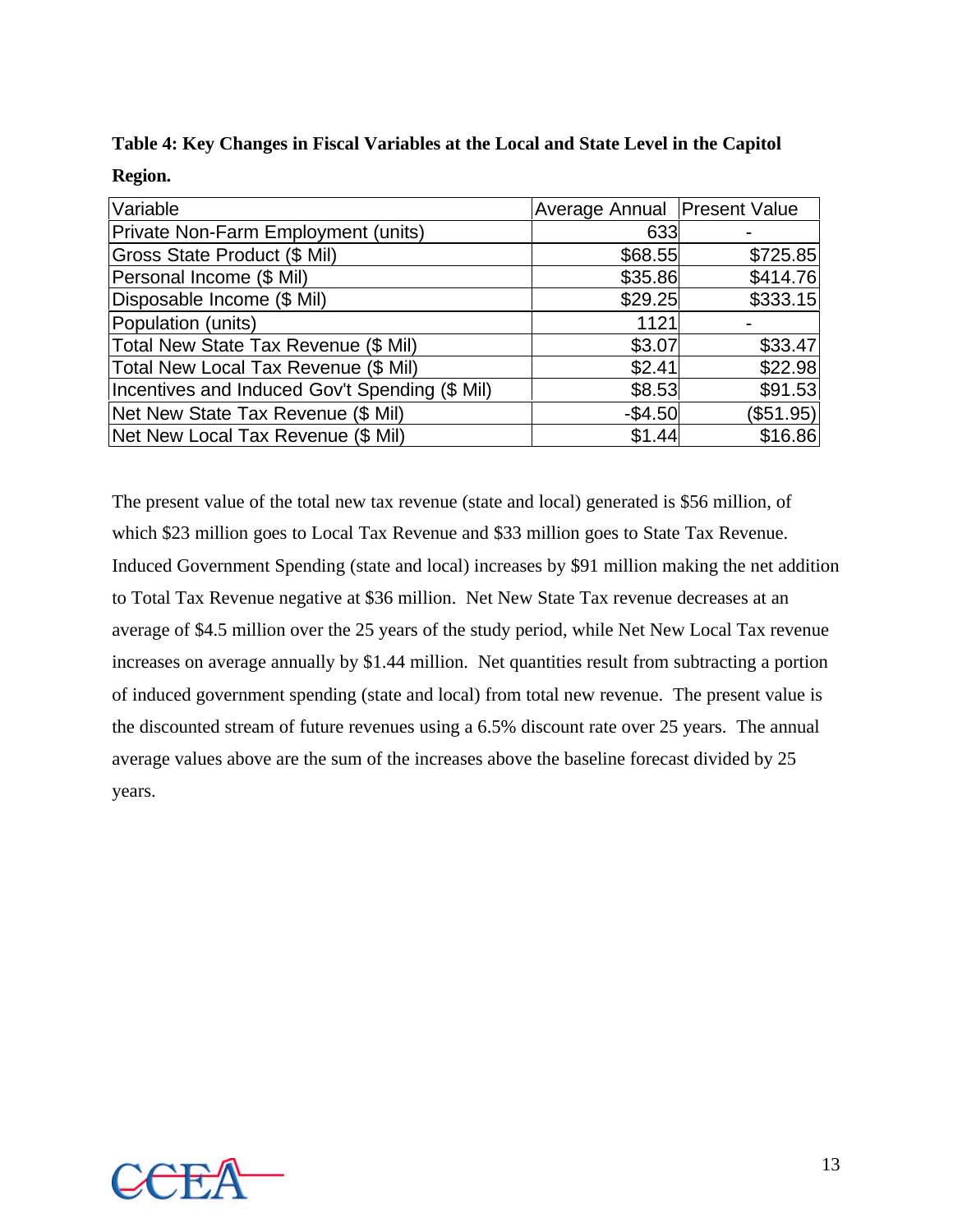#### **Comparison with Griffin Corridor (Busway Alternative Only)**

Previous studies examined the economic impact of developing the Griffin Corridor for light rail and busway alternatives in conjunction with a variety of parking policies in Hartford. Because many people are familiar with the Griffin work, those results and the RTS results are compared here for information purposes. The numbers are not directly comparable because of different assumptions and levels of detail in each study as discussed below. However, in terms of levels of magnitude, the RTS seems to replicate the estimated benefits of the Griffin Corridor, but on a region wide basis.

The current study includes several busway corridors, but does not include a parking policy in Hartford. Moreover, we report the current results for the Capitol Region, Hartford County and the entire State, whereas the earlier studies reported results in Hartford County and Connecticut. We compare the current result with the 1995 Griffin Line busway alternative (and LRT alternative) results in some detail. The differences arise because there were different assumptions made in each case, there was more detailed data available in the earlier study, and the REMI model was calibrated differently in the earlier study. Additional detail was available for the economic impact analysis for the Griffin study, because it was a detailed corridor study. The RTS is a region wide study, involving macro level analysis, and therefore, was unable to provide the same level of detail as the Griffin work. REMI uses the national and regional economic forecasts as the baseline with which to compare developments such as the Griffin Line or RTS projects. The 1993 forecast for the Connecticut economy was different in the 1995 model from what it was in 1997 for the 1999 model (typically REMI forecasts begin two years prior to the current year). Connecticut was emerging from a severe recession in 1993 and was growing rapidly in 1997. In addition, the structure of Connecticut's economy has been changing as it moves from a manufacturing dominated economy to a service dominated economy. REMI reflects Connecticut's changing structure as it is updated and recalibrated over time. The detailed differences in the two studies' assumptions are presented in Table 5 on the next page. Table 4 below presents a comparison of the principal results of the two studies. Net job-years are simply the sum of all changes in total or non-farm employment (jobs) over the study period that in the Griffin case was 35 years and in the RTS case is 25 years. In the Griffin study, jobs decreased from the baseline forecast; this is not the case in the RTS study. The Griffin study

![](_page_14_Picture_3.jpeg)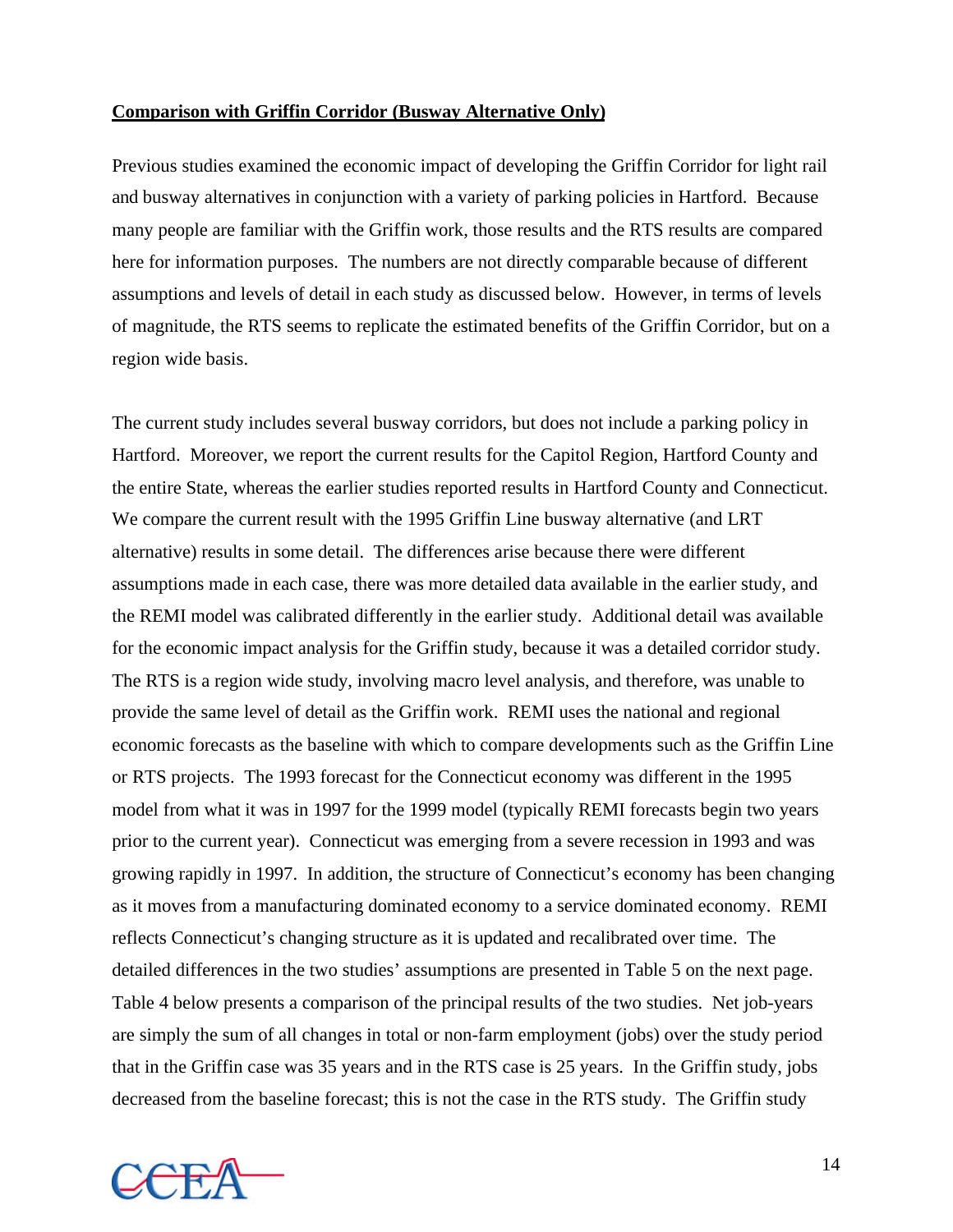reports real monetary quantities in 1995 dollars, which was the REMI default at the time. REMI currently reports real dollars using 1992 as the base year. Because the Personal Consumption Expenditure Index (REMI's deflator) changes over time, conversion from 1995 to 1992 base dollars is not meaningful. As would be expected, the results for the RTS study are significantly higher than those for the Griffin corridor, because the RTS includes five corridors and the Griffin examined only one. In all categories, except real disposable income, the RTS results are more than five times the Griffin results (if the RTS results are increased to reflect the difference in study period.) In the case of personal income, the corridor level Griffin study was able to identify personal income benefits not measurable in the region-wide, macro scale Regional Transit Strategy.

|             | Griffin       | <b>RTS</b> | Griffin       | <b>RTS</b> | Griffin         | <b>RTS</b> | Griffin       | <b>RTS</b>  |
|-------------|---------------|------------|---------------|------------|-----------------|------------|---------------|-------------|
|             | <b>Busway</b> |            | <b>Busway</b> |            | <b>Busway</b>   |            | <b>Busway</b> |             |
|             | <b>Net</b>    | <b>Net</b> | <b>Net</b>    | <b>Net</b> | PV of           | PV of      | PV of Real    | PV of Real  |
|             | Private       | Private    | Total         | Total      | <b>Real GRP</b> | Real       | Disposable    | Disposable  |
|             | Sector        | Sector     | Job-          | Job-       | Changes         | <b>GRP</b> | Income        | Income      |
|             | Job-Years     | Job-       | Years         | Years      | (\$1995)        | Changes    | (\$1995)      | (\$1992)    |
|             |               | Years      |               |            |                 | (\$1992)   |               |             |
| Hartford    | 1,340         | 16,955     | 5,588         | 17,274     | \$24.8 mil      | \$283.4    | \$43.3 mil    | \$176.8 mil |
| County      | (2115)        |            | (8281)        |            | $(\$48.8 m)$    | mil        | $(\$71 m)$    |             |
| Connecticut | 1,498         | 18,200     | 4,281         | 18,799     | \$17.1 mil      | \$319.8    | \$44.9 mil    | \$248.1 mil |
|             | (2246)        |            | (5844)        |            | $(\$34.3 m)$    | mil        | $(\$72.8 m)$  |             |

**Table 4: Principal Results from 1995 Griffin and RTS Studies**

**( )** reports the Griffin Light Rail Transit results

![](_page_15_Picture_4.jpeg)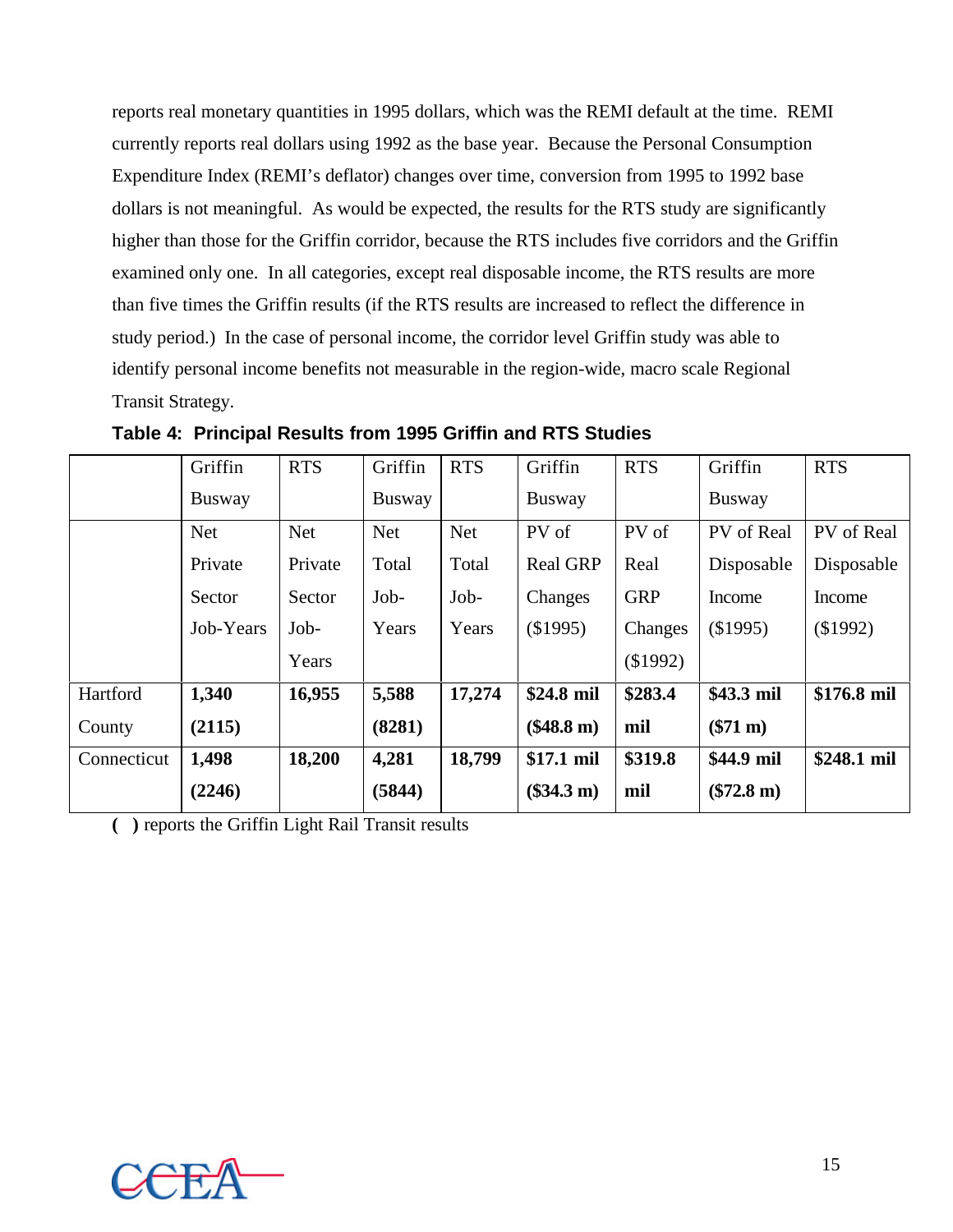|                | Griffin                                   | <b>RTS</b>                                  |
|----------------|-------------------------------------------|---------------------------------------------|
| $\mathbf{1}$   | Assumes operating subsidy not offset by   | Assumes operating subsidy offset by         |
|                | fares.                                    | fares.                                      |
| 2              | Assumes operating cost is distributed as  | Assumes operating cost as sales under       |
|                | output across all sectors.                | local and interurban transportation.        |
|                |                                           |                                             |
| 3              | Assumes specific number of cars           | Used VMT from FHA ridership model to        |
|                | divested and \$0.37/ mile depreciation    | calculate cost savings from energy saved    |
|                | and maintenance cost. Assumes average     | (fuel cost), delay time, pollution due to   |
|                | daily trip distance for work and non-     | green house gas emission.                   |
|                | work trips. Savings entered in REMI in    | Entered as amenity cost (saving).           |
|                | variable161? Additional savings as fuel   |                                             |
|                | cost entered as variable 166?             |                                             |
| $\overline{4}$ | Assumes riders substitute Griffin for     | Assumes savings from reduced auto           |
|                | other public transit and subtracts        | maintenance and service raises income       |
|                | revenues lost due to this substitution.   | and demand for all goods and services.      |
|                | Demand for traditional public transit was |                                             |
|                | reduced by the number of diverted         |                                             |
|                | riders.                                   |                                             |
| 5              | Estimates value of time savings using     | Uses the value of estimated time saved      |
|                | U.S. DoT benchmarks and uses amenity      | as discussed in RTS VMT table.              |
|                | value as a percent of labor income.       |                                             |
| 6              | Assumes savings on parking fees           | No parking opportunity costs.               |
|                | increase disposable income.               |                                             |
| $\overline{7}$ | Assumes increased job opportunities for   | Not considered.                             |
|                | zero car households.                      |                                             |
| 8              | Assumes saved employer parking cost       | Not considered.                             |
|                | reduces labor cost.                       |                                             |
| 9              | Assumes \$127.2 million capital           | Assumes \$443.5 million capital             |
|                | expenditures                              | expenditure for entire system. RTS          |
|                |                                           | capital expenditure for the Griffin         |
|                |                                           | portion is \$95.1 million.                  |
| 19             | Operating expense not stated.             | Operating expense is \$16.3 million         |
|                |                                           | annually following the construction         |
|                |                                           | period.                                     |
| 11             | Assumes 80% rule for Federal/State        | Assumes 80% rule in Federal/State           |
|                | funding:                                  | funding:                                    |
|                | (80 % Fed / 20% State)                    | (80 % Fed / 20% State)                      |
| 12             | Unknown discount factor.                  | 6.5% discount rate based on 30 year         |
|                |                                           | Treasury bill rate.                         |
| 13             | 35 year horizon.                          | 25 year horizon. Five year construction     |
|                |                                           | $period + 20$ years for the maturity of the |
|                |                                           | bond issue.                                 |

## **Griffin Busway -- RTS Assumptions**

![](_page_16_Picture_2.jpeg)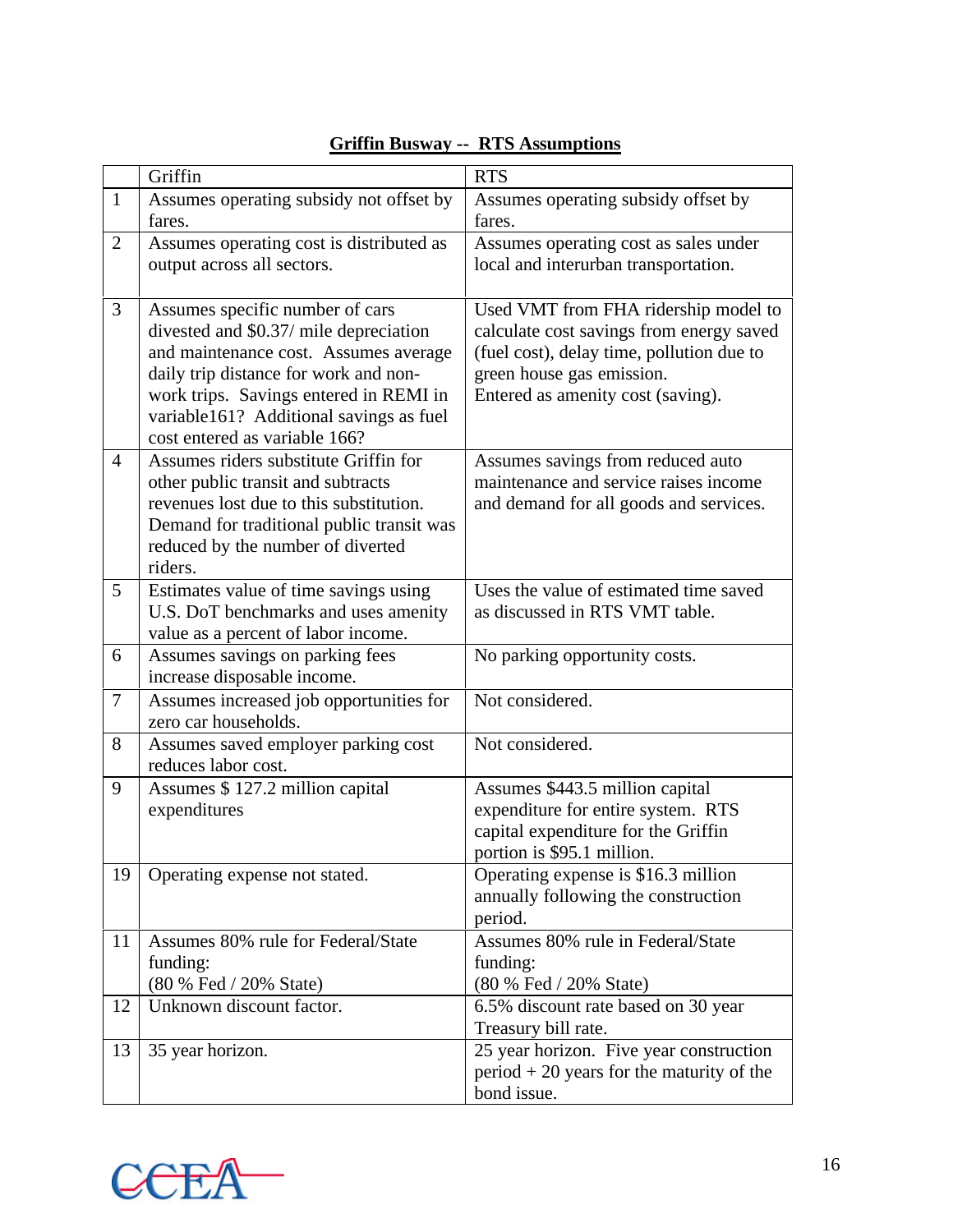#### **Conclusions**

The results above (and in Appendix 4) show that the High Capital projects will lead to an increase of more than 600 jobs each year throughout the 25-year analysis period. Population increases by 1,600 people in the final year of analysis. The present value of the change in personal income is \$415 million while gross state product increases by \$725 million. And we know that these figures are conservative. This type of analysis assesses transportation project benefits in terms of jobs and income growth. A limitation of this analysis is that it accounts only for effects on private sector business and consumer income. It places no value on the activity of individuals, and there is no value placed on social, environmental and quality of life benefits except so far as they lead to an exchange of money or can quantified in money terms.

In addition with the no-build scenario, we know that the high cost of congestion ensures the Capitol Region's declining attractiveness as a business center, however, the model has been unable to capture this as the reference scenario. Increases in congestion lead existing businesses to make decisions not to expand and to consider locating elsewhere. Workers seek employment opportunities in areas that are less congested, less polluted and offer greater amenities. Businesses looking to locate in the Capitol Region find higher transaction costs for moving goods and people and look elsewhere. These impacts cannot be quantified, however, without detailed micro-level analysis that was beyond the scope of the Regional Transit Strategy and this economic impact study.

![](_page_17_Picture_3.jpeg)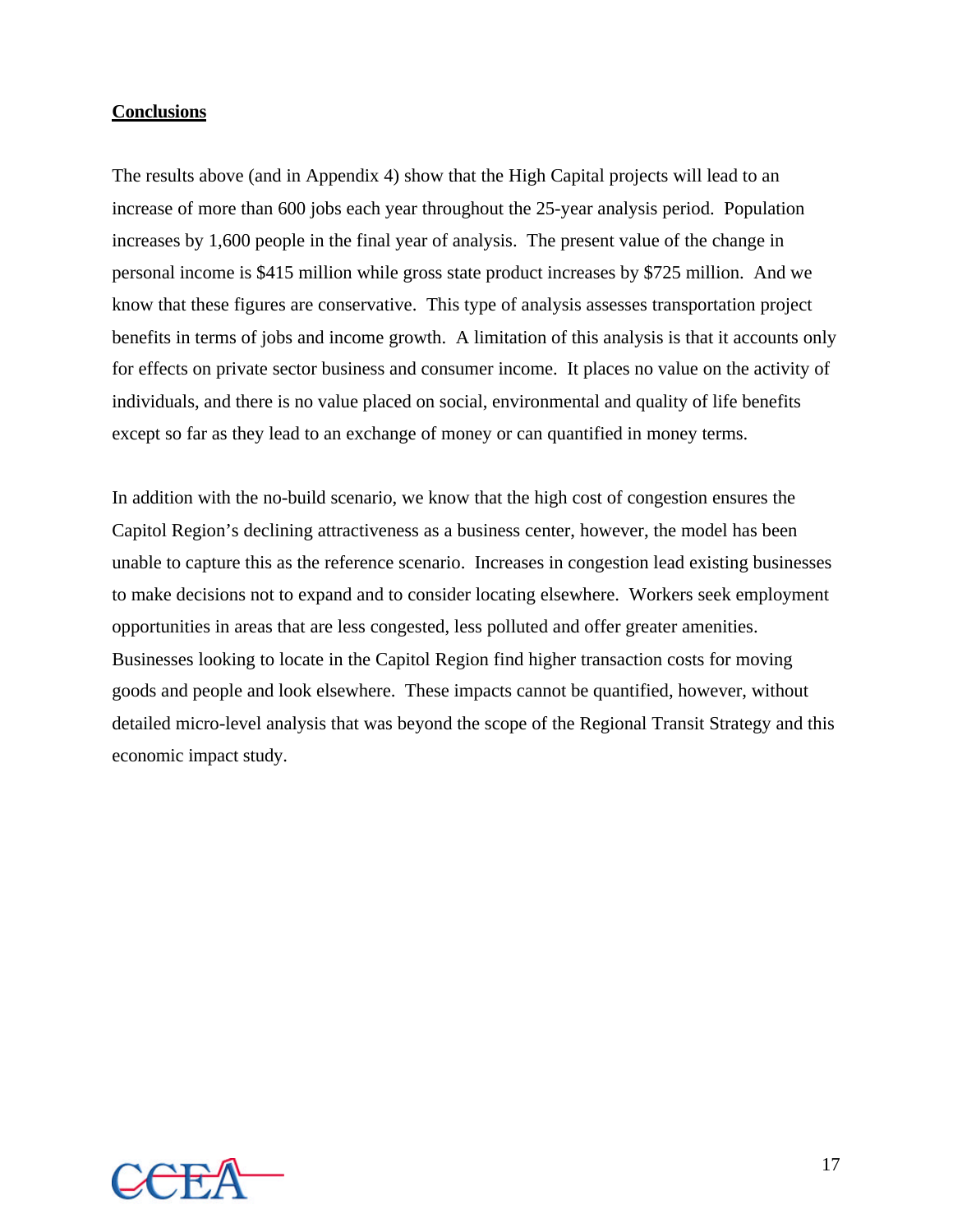#### **Appendix 1: The Connecticut Economic Model**

In 1992, with funding from the Connecticut Department of Economic and Community Development (DECD), the Department of Economics at the University of Connecticut acquired a microcomputer-based economic model of the Connecticut economy from Regional Economic Models, Inc. (REMI). A Massachusetts-based firm with historical ties to the University of Massachusetts, REMI has expertise in regional economic modeling and is a leading supplier and developer of such models. Following its acquisition of the model, the Department of Economics at the University of Connecticut began the formal process of creating the Connecticut Center for Economic Analysis (CCEA).

The REMI model includes all of the major inter-industry linkages among 466 private industries, which are aggregated into some 49 major industrial sectors. With the addition of farming and three public sectors (state  $\&$  local government, civilian federal government, and military), there is a total of 53 sectors represented in the model.

At the core of the model are the results of extensive modeling efforts at the U.S. Department of Commerce (DoC). The DoC has developed, and continues to develop, an *input-output model (or I/O model*) for the United States. Modern input-output models are largely the result of groundbreaking research by Nobel laureate Wassily Leontief. They focus on the interrelationships between industries, and provide micro-level detail regarding factor markets (including the labor market), intermediate goods production, as well as final goods production and consumption. Conceptually, the model is constructed in the form of a table, a kind of crossreference, in which each cell summarizes the sales-purchase relation between industries or sectors.

An example may help to make clear the value of this structure. Suppose that one cell changes; wages for labor rise in one specific sector. The labor cell in that sector would change. Then, the change would flow through the table, affecting inputs and outputs in other industries along the chain of production. At the same time, businesses might substitute capital machinery (automation) or other inputs that appear more cost effective as a result of the change. This would offset, to some extent, the rising cost of labor. Workers may attempt to shift their employment to

![](_page_18_Picture_5.jpeg)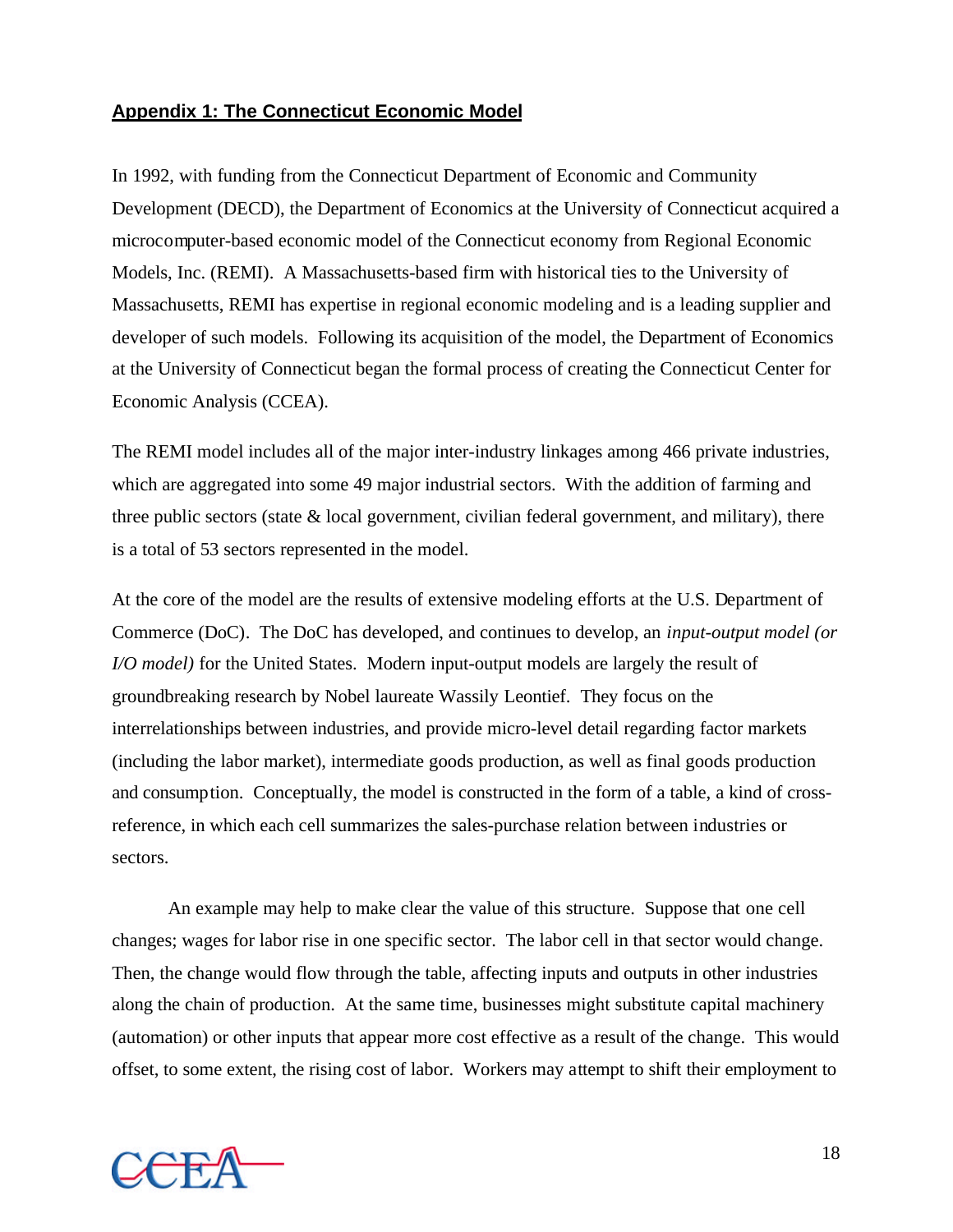the sector with higher wages. That is, all of the elements of the model, just like the economy it represents, are related to all other elements of the model.

The REMI Connecticut model takes the U.S. I/O "table" results and scales them according to traditional regional relationships and current conditions, allowing the relationships to adapt at reasonable rates to changing conditions. Additionally:

- Consumption is determined on an industry-by-industry basis, from real disposable income in a Keynesian fashion, i.e. prices are fixed in the short run and gross domestic product (GDP) is determined entirely by aggregate demand.
- Wage income is related to sector employment and is factored by regional differences.
- Property income depends only on population and its distribution, adjusted for traditional regional differences, not on market conditions or building rates relative to business activity.
- Estimates of transfer payments depend upon unemployment details of the previous period. Moreover, government expenditures are proportional to the size of the population.
- Federal military and civilian employment is exogenous and maintained at a *fixed* share of the corresponding total U.S. values, unless specifically altered in the analysis.
- Migration into and out of the state is estimated and is based on relative wages and the "amenities" of life in Connecticut versus other states.
- "Imports" and "exports" from other states are related to relative prices and production costs in Connecticut versus elsewhere.

Depending on the analysis being performed, the nature of the chain of events cascading through the model economy can be as informative for the policymaker as the final aggregate results. Because the model generates such extensive sectoral detail, it is possible for experienced economists in this field to discern the dominant causal linkages involved in the results.

![](_page_19_Picture_10.jpeg)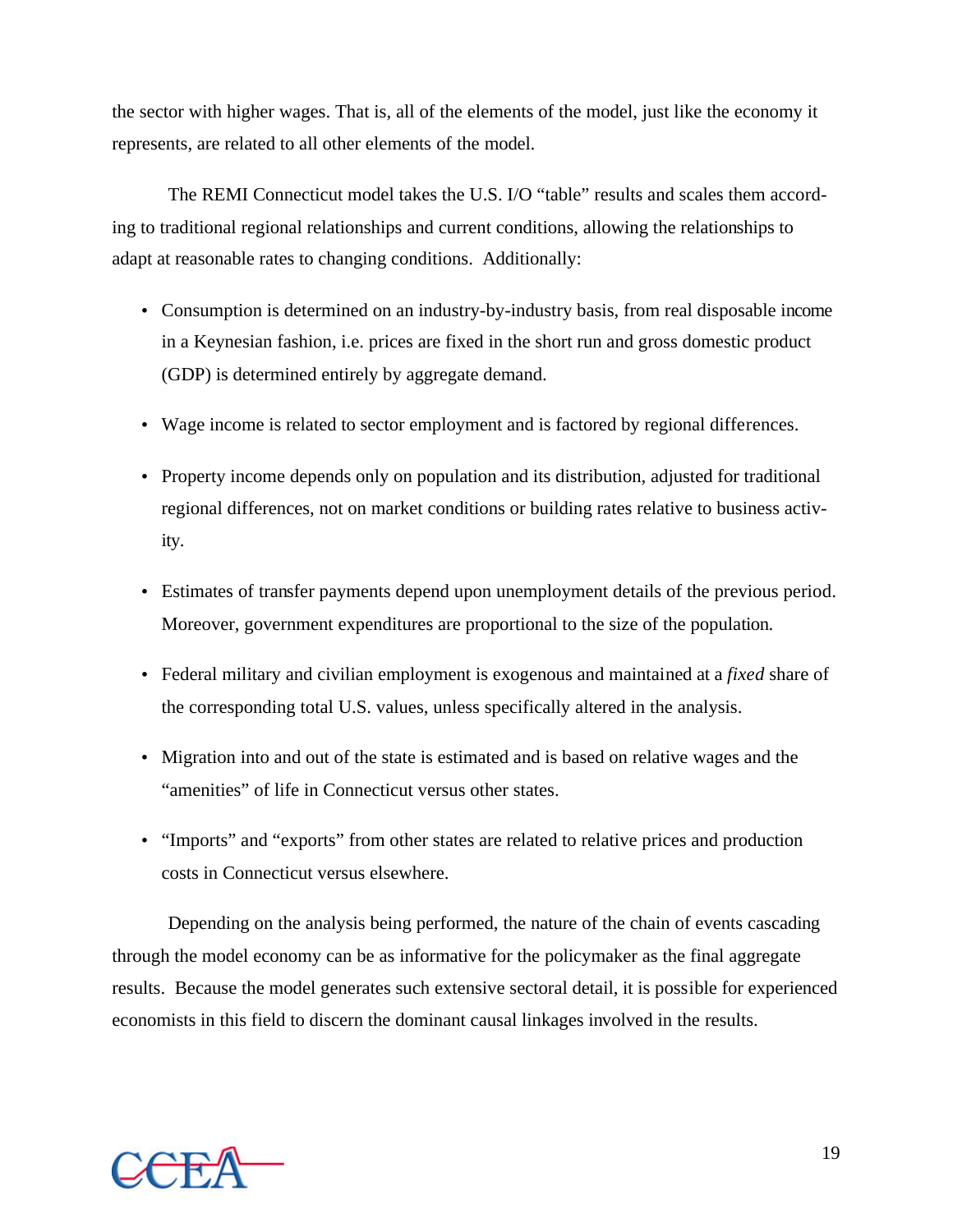### **Appendix 2: The weights of each town in the Capitol Region**

The Capitol Region consists of 29 towns. The towns along with the number of commuters they generate (according to 1990 census data) 'to and from' Hartford is given below. Shares are calculated as the ratio of number of commuters from the town and the number of commuters from the County to the City of Hartford.<sup>2</sup> *W = Total number of commuters 'to and from' Hartford for the town/Total number of commuters 'to and from' Hartford for the County.*

#### **Tolland County**

| Town                  | to Hartford | from Hartford | total commuters | Shares (w) |
|-----------------------|-------------|---------------|-----------------|------------|
| Andover               | 323         |               | 323             | 0.031629   |
| Bolton                | 569         |               | 569             | 0.055719   |
| Ellington             | 904         |               | 904             | 0.088523   |
| Hebron                | 476         |               | 476             | 0.046612   |
| Somers                | 256         | 23            | 279             | 0.027321   |
| Stafford              | 482         |               | 482             | 0.047199   |
| Tolland               | 1233        |               | 1233            | 0.12074    |
| Vernon                | 3449        |               | 3449            | 0.33774    |
| <b>Tolland County</b> | 10175       | 37            | 10212           | 1.00       |

 2 Source : Connecticut Town Profiles;1997.

![](_page_20_Picture_5.jpeg)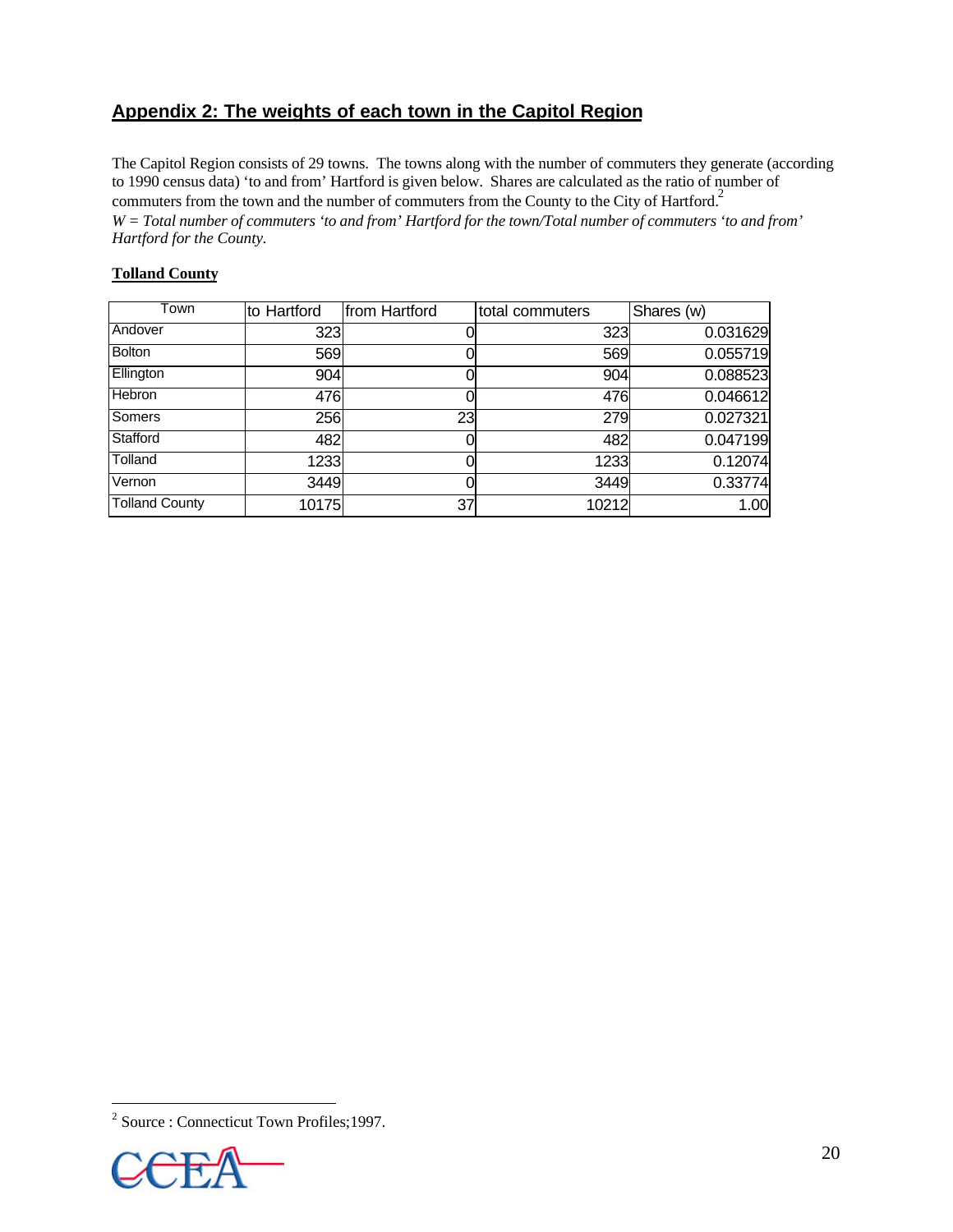### **Hartford County**

| Town                   | to Hartford | from Hartford | total commuters  | shares (w) |
|------------------------|-------------|---------------|------------------|------------|
| Avon                   | 1524        | 0             | 1524             | 0.016303   |
| Bloomfield             | 3738        | 2621          | 6359             | 0.068025   |
| Canton                 | 755         | 0             | 755              | 0.008077   |
| <b>East Granby</b>     | 332         | 79            | 411              | 0.004397   |
| <b>East Hartford</b>   | 7208        | 2775          | 9983             | 0.106793   |
| <b>East Windsor</b>    | 681         | 134           | $\overline{815}$ | 0.008718   |
| Enfield                | 2411        | 390           | 2801             | 0.029964   |
| Farmington             | 2154        | 884           | 3038             | 0.032499   |
| Glastonbury            | 4184        | 549           | 4733             | 0.050631   |
| Granby                 | 865         | 40            | 905              | 0.009681   |
| Manchester             | 6214        | 731           | 6945             | 0.074294   |
| Marlborough            | 681         | 0             | 681              | 0.007285   |
| Newington              | 3774        | 1473          | 5247             | 0.05613    |
| <b>New Britain</b>     | 4286        | 568           | 4854             | 0.0519     |
| <b>Rocky Hill</b>      | 2777        | 846           | 3623             | 0.038757   |
| South Windsor          | 3544        | 639           | 4183             | 0.044748   |
| Suffield               | 540         | $\Omega$      | 540              | 0.005777   |
| <b>West Hartford</b>   | 9868        | 4134          | 14002            | 0.149786   |
| Wethersfield           | 4479        | 1365          | 5844             | 0.062516   |
| Windsor                | 3685        | 1443          | 5128             | 0.054857   |
| <b>Windsor Locks</b>   | 798         | 458           | 1256             | 0.013436   |
| <b>Hartford County</b> | 73678       | 19802         | 93480            | 1.00       |

![](_page_21_Picture_2.jpeg)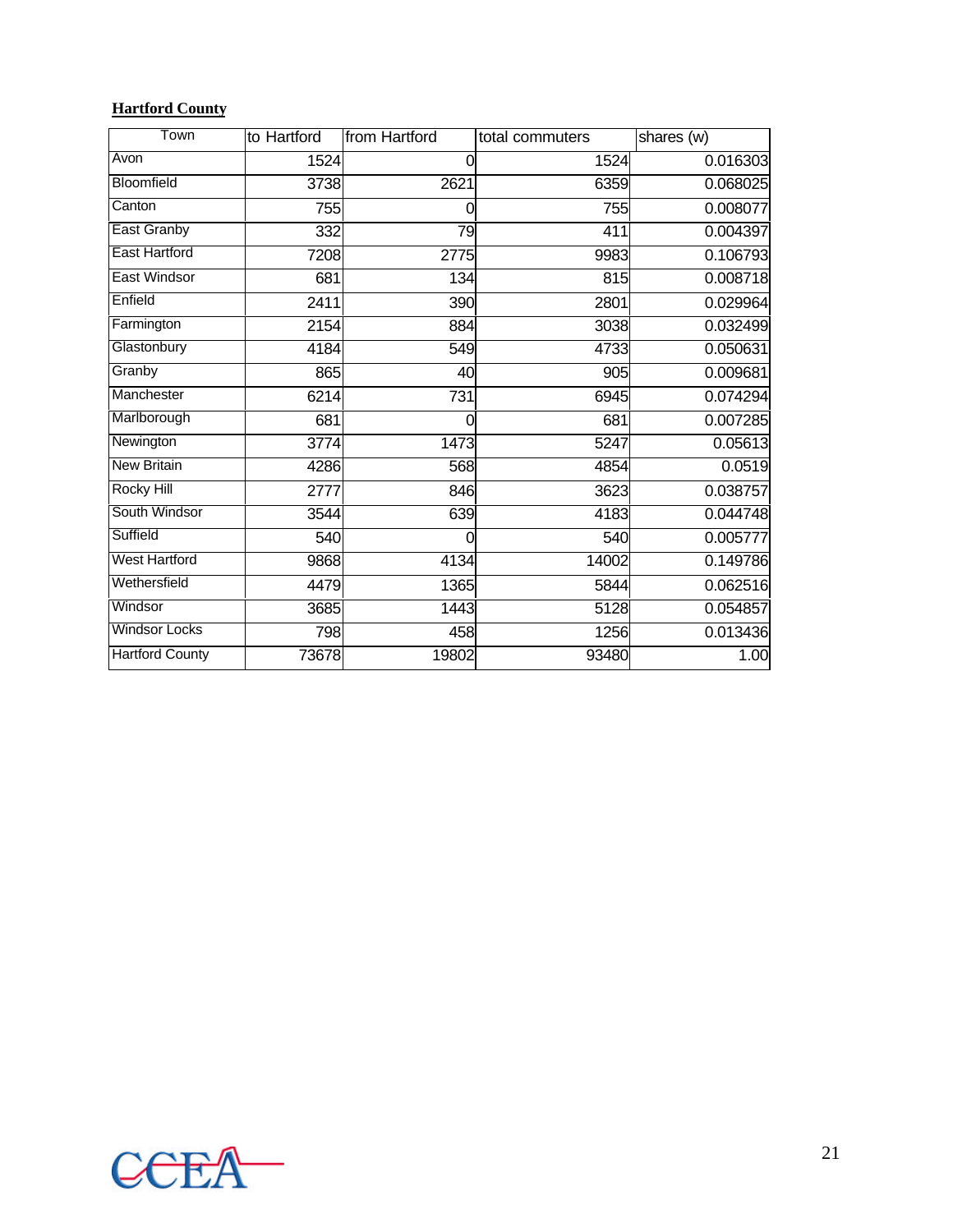![](_page_22_Figure_0.jpeg)

![](_page_22_Figure_1.jpeg)

![](_page_22_Figure_2.jpeg)

![](_page_22_Picture_3.jpeg)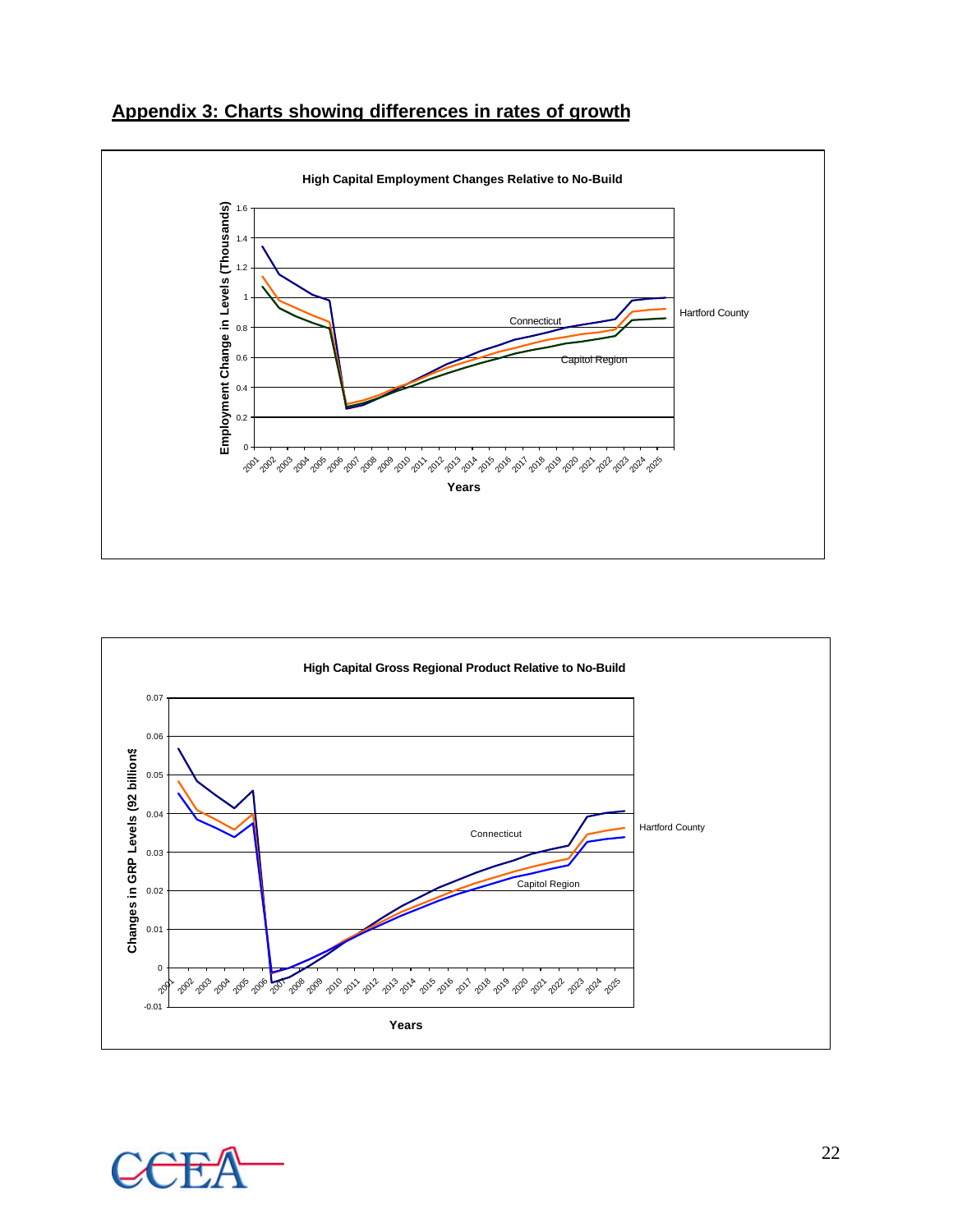![](_page_23_Figure_0.jpeg)

![](_page_23_Picture_1.jpeg)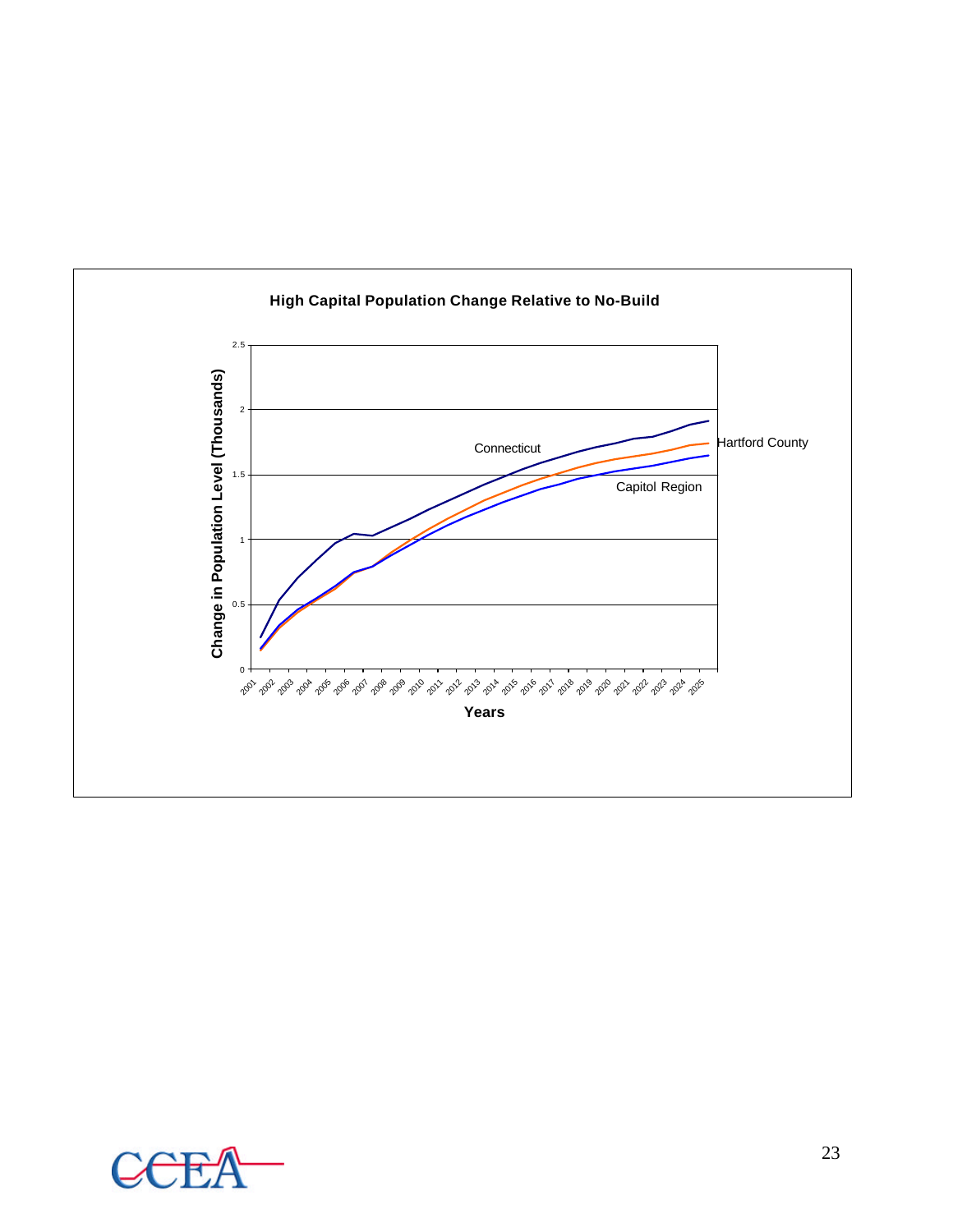## **Appendix 4: REMI Output Tables**

![](_page_24_Picture_1.jpeg)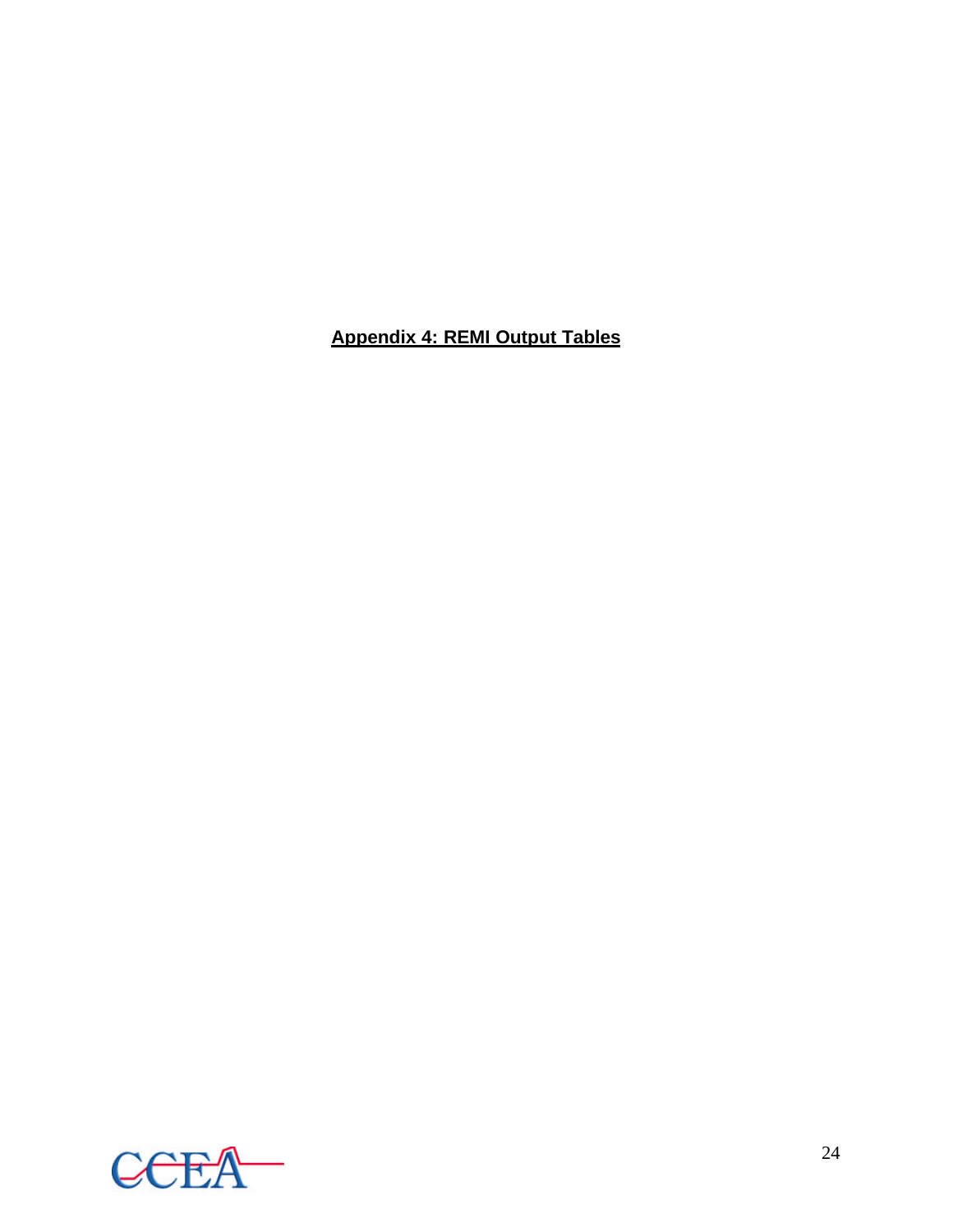## **Table 1: Changes in levels of key economic variables for the Capitol Region**

|                                         | 2001              |                   | 2002 2003 | 2004 | 2005 | 2006    | 2007    | 2008                    | 2009  | 2010                                                                         | 2011         | 2012    | 2013    | 2014                                | 2015    | 2020    | 2025                |
|-----------------------------------------|-------------------|-------------------|-----------|------|------|---------|---------|-------------------------|-------|------------------------------------------------------------------------------|--------------|---------|---------|-------------------------------------|---------|---------|---------------------|
| Total Emp (Thous)                       | 1.07              | 0.93 <sub>1</sub> | 0.88      | 0.83 | 0.79 |         |         |                         |       | 0.273 0.294 0.332 0.373 0.415 0.457 0.495 0.532 0.565 0.596 0.709 0.866      |              |         |         |                                     |         |         |                     |
| Priv Non-Farm Emp (Thous)               | 1.06              | 0.98 <sup>°</sup> | 0.93      | 0.87 |      |         |         |                         |       | 0.82 0.298 0.316 0.347 0.381 0.418 0.454 0.487 0.519 0.548 0.574 0.674 0.753 |              |         |         |                                     |         |         |                     |
| <b>GRP (Bil 92\$)</b>                   | 0.05 <sub>1</sub> | 0.04              | 0.04      | 0.03 | 0.04 |         |         |                         |       | $-0$ 1E-04 0.002 0.004 0.007 0.009 0.011 0.014 0.016 0.017                   |              |         |         |                                     |         |         | 0.025 0.034         |
| Pers Inc (Bil Nom \$)                   | 0.04              | 0.04              | 0.04      | 0.04 |      |         |         |                         |       | 0.05 0.018 0.017 0.017 0.018 0.02 0.022 0.024 0.026 0.028 0.031              |              |         |         |                                     |         |         | $0.042 \quad 0.062$ |
| Disp Pers Inc (Bil Nom \$)              | 0.03              | 0.03              | 0.03      | 0.03 |      |         |         |                         |       | 0.04 0.015 0.014 0.014 0.015 0.016 0.018 0.02 0.022 0.024 0.026              |              |         |         |                                     |         |         | $0.035$ $0.051$     |
| PCE-Price Index 92\$                    | 0.05              | 0.06              | 0.071     | 0.07 | 0.07 | 0.04    | 0.027   | 0.017                   |       | $0.01$ 0.005 0.001                                                           |              | $-0$    | $-0$    | -0                                  | $-0.01$ | $-0.01$ | $-0.01$             |
| Real Disp Pers Inc (Bil 92\$)           | 0.02              | 0.02              | 0.02      | 0.02 | 0.02 |         |         | $0.005$ $0.006$ $0.007$ | 0.008 |                                                                              | $0.01$ 0.011 |         |         | 0.012 0.013 0.014 0.015 0.019 0.025 |         |         |                     |
| Real Disp Pers Inc Per Cap (Thous 92\$) | 0.03              | 0.02              | 0.01      | 0.01 | 0    | $-0.02$ | $-0.02$ | $-0.02$                 |       | $-0.02$ $-0.02$                                                              | $-0.02$      | $-0.03$ | $-0.03$ | $-0.03$                             | $-0.03$ | $-0.03$ | $-0.03$             |

![](_page_25_Picture_2.jpeg)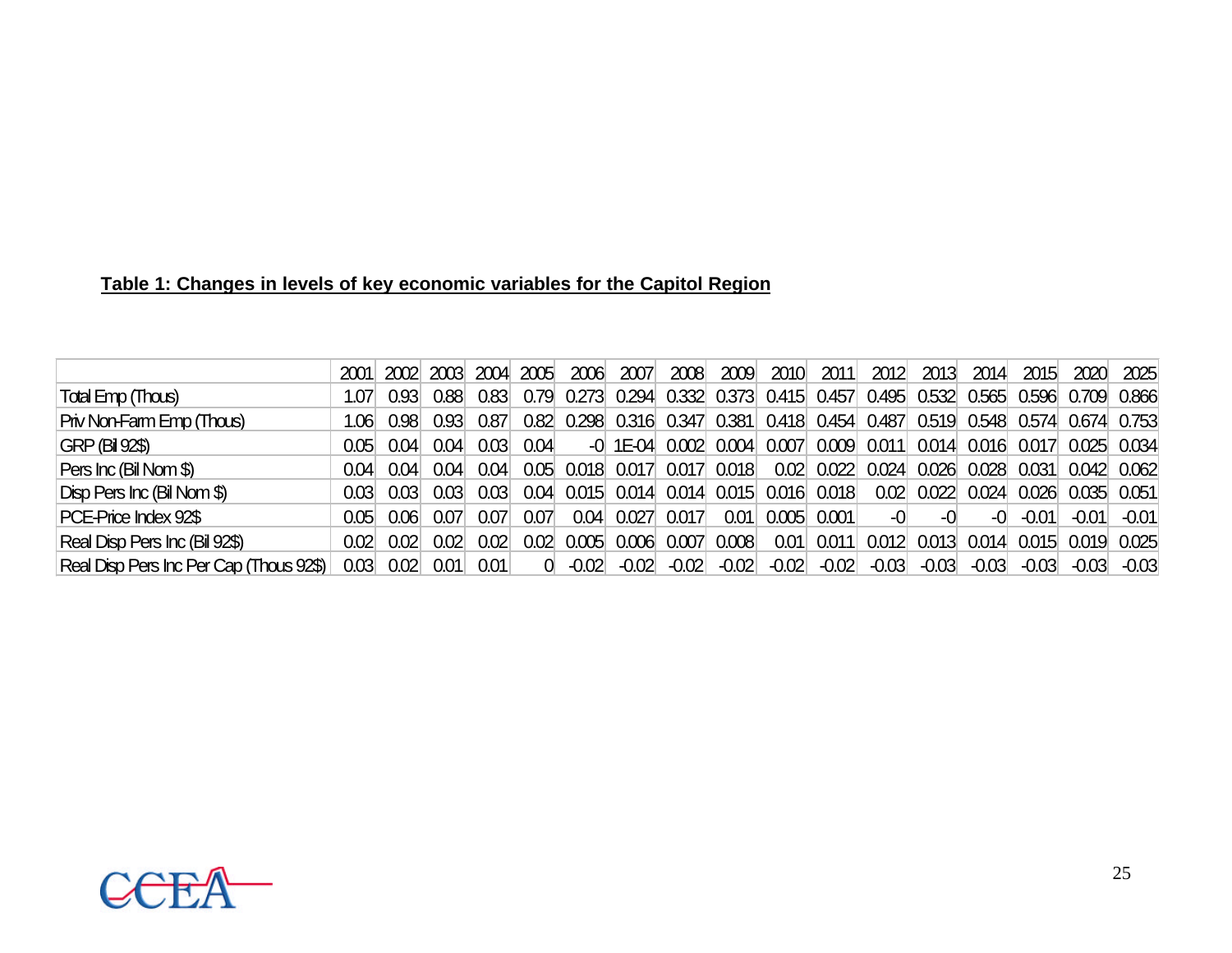|                                         |                   |       |                   |                   |       |                                 |      |      |      |               | 2001  2002  2003  2004  2005  2006  2007  2008  2009  2010  2011  2012  2013  2014  2015  2020  2025 |      |                  |      |       |                              |      |
|-----------------------------------------|-------------------|-------|-------------------|-------------------|-------|---------------------------------|------|------|------|---------------|------------------------------------------------------------------------------------------------------|------|------------------|------|-------|------------------------------|------|
| Total Emp (Thous)                       | .341              | 1.16I | 1.09 <sub>l</sub> | 1.02 <sub>l</sub> |       | $0.98$ 0.25 0.28                |      | 0.33 | 0.39 | 0.45          | 0.5                                                                                                  | 0.55 | 0.6 <sub>l</sub> | 0.64 | 0.68  | 0.82                         |      |
| Priv Non-Farm Emp (Thous)               | .321              | 1.211 | 1.13              | l.05l             |       | II 0.271                        | 0.29 | 0.34 | 0.39 | 0.44          | 0.49                                                                                                 | 0.54 | 0.58             | 0.62 | 0.66  | 0.78                         | 0.87 |
| <b>GRP (Bil 92\$)</b>                   | 0.061             | 0.051 |                   | 0.04  0.04        | 0.051 | $-01$                           | -0I  | 0I   | 0I   | 0.01          | 0.011                                                                                                | 0.01 | 0.02             | 0.02 | 0.021 | 0.03                         | 0.04 |
| Pers Inc (Bil Nom \$)                   | 0.06 <sub>l</sub> | 0.061 |                   | $0.06$ 0.07       |       | $0.07$ 0.02                     | 0.02 | 0.02 | 0.02 | 0.02          | 0.03                                                                                                 | 0.03 | 0.03             | 0.04 | 0.04  | 0.06                         | 0.08 |
| Disp Pers Inc (Bil Nom \$)              | 0.051             | 0.051 |                   | $0.05$ 0.05       |       | $0.05$ 0.02                     | 0.02 | 0.02 | 0.02 | 0.02          | 0.02                                                                                                 | 0.02 | 0.03             | 0.03 | 0.03  | 0.05                         | 0.07 |
| PCE-Price Index 92\$                    | 0.01              | 0.011 |                   |                   |       | $0.02$ 0.02 0.02 0.01 0.01      |      | ΟI   |      |               | -OI                                                                                                  | -OI  | $-()$            | -OI  |       | -01                          | -0   |
| Real Disp Pers Inc (Bil 92\$)           | 0.031             | 0.031 | 0.03              | 0.03              |       | $0.03$ $0.01$                   | 0.01 | 0.01 | 0.01 | 0.01          | 0.01                                                                                                 | 0.02 | 0.02             | 0.02 | 0.02  | 0.02                         | 0.03 |
| Real Disp Pers Inc Per Cap (Thous 92\$) | 0.01              |       |                   |                   | 0I    | -OI                             |      |      |      |               | $-0$   $-0.01$   $-0.01$   $-0.01$   $-0.01$   $-0.01$   $-0.01$   $-0.01$   $-0.01$                 |      |                  |      |       | $-0.01$ -0.01 $\blacksquare$ |      |
| Population (Thous)                      |                   |       |                   |                   |       | $0.25$ 0.53 0.71 0.84 0.97 1.04 | 1.03 |      |      | $1.16$ $1.23$ | 1.3                                                                                                  | 1.36 | 1.42             | 1.48 | l.541 | 1.75                         | 1.92 |

![](_page_26_Picture_2.jpeg)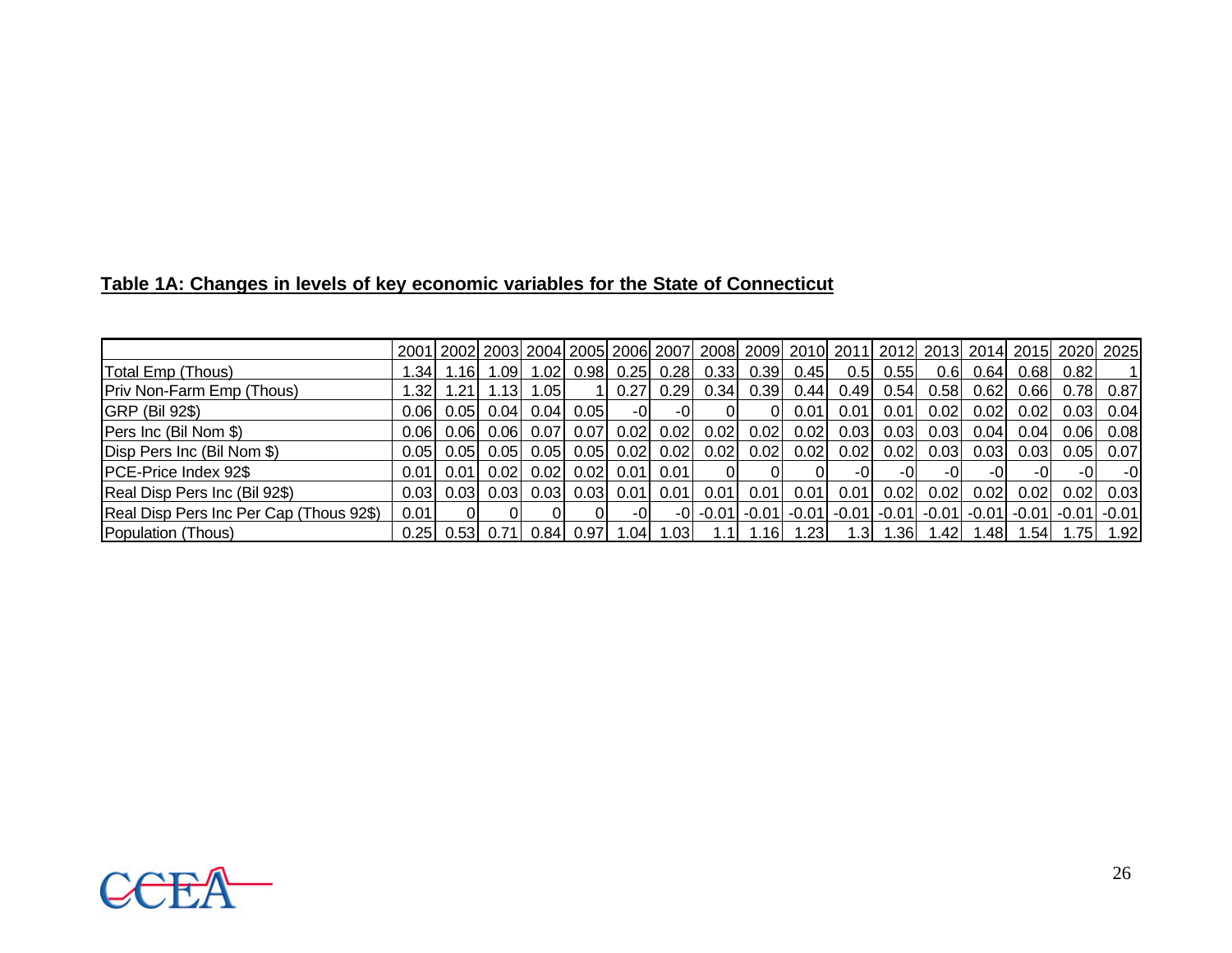## **Table 1B: Changes in levels of key economic variables for Tolland County**

|                                         | 2001  | 2002L | 2003 | 2004 | 2005 | 20061 | 2007                                                                                                              | 2008  | 2009  | 2010  | 2011  | 2012  | 2013  | 2014                                 |                                | 2015 2020 202      |  |
|-----------------------------------------|-------|-------|------|------|------|-------|-------------------------------------------------------------------------------------------------------------------|-------|-------|-------|-------|-------|-------|--------------------------------------|--------------------------------|--------------------|--|
| Total Emp (Thous)                       |       |       |      |      |      |       | $0.023$ 0.024 0.024 0.023 0.024 0.008 0.0063                                                                      | 0.006 | 0.006 | 0.007 | 0.007 | 0.008 | 0.009 | 0.009                                |                                | $0.01$ 0.012 0.01  |  |
| Priv Non-Farm Emp (Thous)               |       |       |      |      |      |       | $0.021$ 0.018 0.017 0.015 0.015 -0 -7E-04 -2E-04 6E-04 0.002 0.003 0.004 0.004 0.005 0.006 0.008 0.01             |       |       |       |       |       |       |                                      |                                |                    |  |
| <b>GRP (Bil 92\$)</b>                   |       |       |      |      |      |       | 9E-04 9E-04 9E-04 9E-04 1E-03 3E-04  0.0003  2E-04  2E-04  3E-04  3E-04  3E-04  4E-04  4E-04  4E-04 5E-04 7E-0    |       |       |       |       |       |       |                                      |                                |                    |  |
| Pers Inc (Bil Nom \$)                   |       |       |      |      |      |       | $0.004$ 0.004 0.005 0.005 0.005 0.002 0.0016 0.001 0.001 0.001 0.002                                              |       |       |       |       |       |       | $0.002$ 0.002 0.002 0.002 0.003 0.00 |                                |                    |  |
| Disp Pers Inc (Bil Nom \$)              |       |       |      |      |      |       | $0.003$ 0.003 0.004 0.004 0.004 0.002 0.0013 0.001 0.001 0.001 0.001                                              |       |       |       |       | 0.001 |       | $0.001$ 0.002 0.002 0.002 0.00       |                                |                    |  |
| PCE-Price Index 92\$                    | 0.018 |       |      |      |      |       | 0.02 0.021 0.021 0.021 0.021 0.008 0.0038 0.002 6 E-04 2 E-04 4 E-04 7 E-04 0.001                                 |       |       |       |       |       |       |                                      | $0.002$ $0.002$ $0.004$ $0.00$ |                    |  |
| Real Disp Pers Inc (Bil 92\$)           |       |       |      |      |      |       | $0.002$ 0.002 0.003 0.003 0.003 0.003 0.001 0.0009 9E-04 8E-04 9E-04 9E-04 9E-04 9E-04 1E-03 0.001 0.001 0.00     |       |       |       |       |       |       |                                      |                                |                    |  |
| Real Disp Pers Inc Per Cap (Thous 92\$) |       |       |      |      |      |       | $(0.014 0.009 0.007 0.005 0.004 $ -0.01 -0.006 -0.005 -0.004 -0.003 -0.003 -0.002 -0.001 -9E-04 -4E-04 0.001 0.00 |       |       |       |       |       |       |                                      |                                |                    |  |
| Population (Thous)                      |       |       |      |      |      |       | $0.026 0.054 $ $0.07 0.082 0.093 0.085 0.0706 0.062 0.055 $ $0.05 0.047 0.044 0.042 0.041 $                       |       |       |       |       |       |       |                                      |                                | 0.04   0.038   0.0 |  |

![](_page_27_Picture_2.jpeg)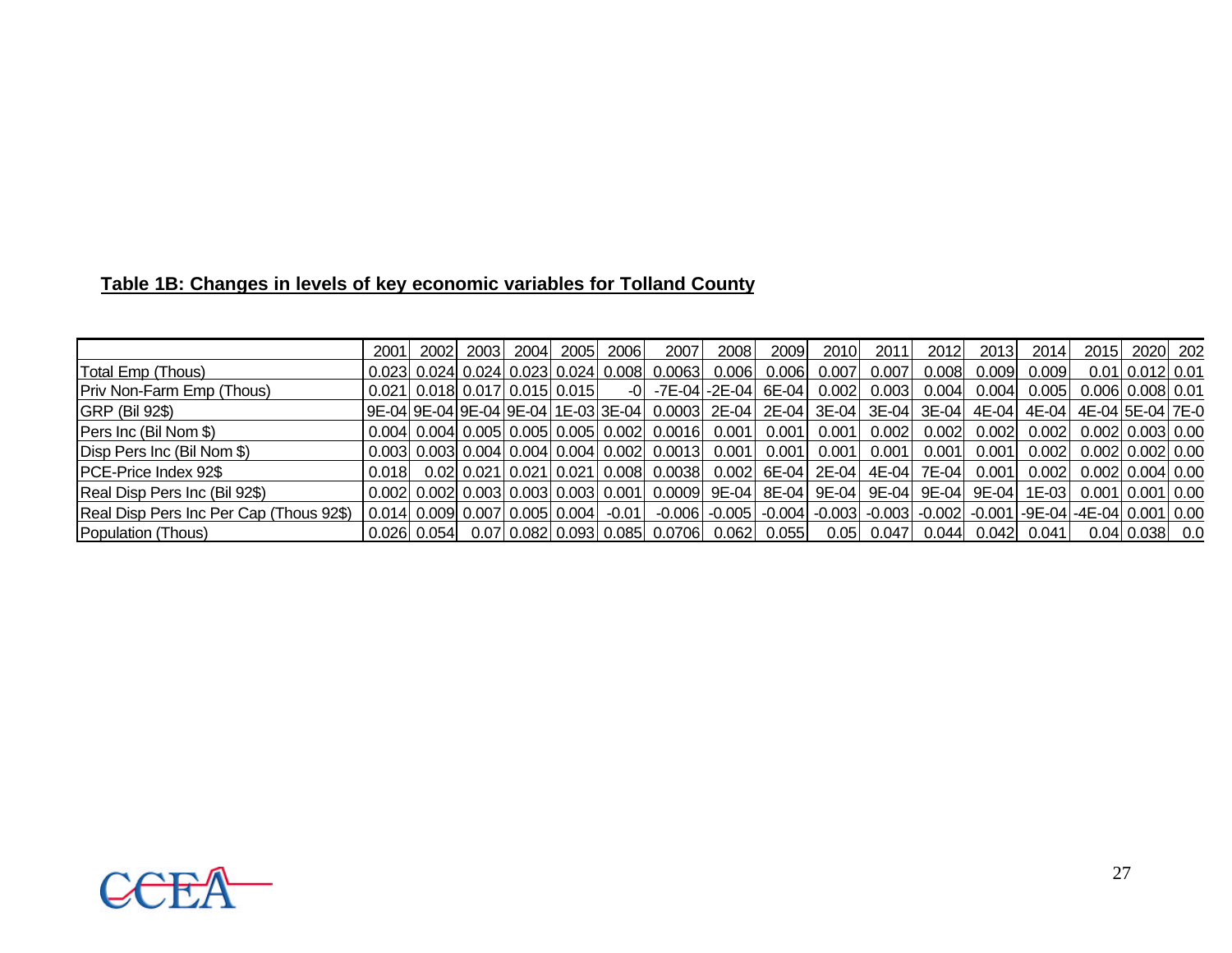|  | Table 1C: Changes in levels of key economic variables for Hartford County |  |
|--|---------------------------------------------------------------------------|--|
|  |                                                                           |  |

|                                         | 2001 | 2002                                    | 2003   | 2004                | 2005             | 2006                                              | 2007          | 2008  | 2009  | 2010                                                                   | 2011                                                    | 2012  | 2013  | 2014   | 2015   | 2020          | 2025             |
|-----------------------------------------|------|-----------------------------------------|--------|---------------------|------------------|---------------------------------------------------|---------------|-------|-------|------------------------------------------------------------------------|---------------------------------------------------------|-------|-------|--------|--------|---------------|------------------|
| Total Emp (Thous)                       | .14  | 0.984                                   |        | 0.932 0.882 0.839   |                  | 0.288                                             | 0.313         | 0.354 | 0.398 | 0.443                                                                  | 0.488                                                   | 0.529 | 0.568 | 0.604  | 0.636  | 0.757         | 0.924            |
| Priv Non-Farm Emp (Thous)               |      | 1.129  1.049                            | 0.9881 | 0.931               | 0.881            | 0.322                                             | 0.343         | 0.375 | 0.412 | 0.451                                                                  | 0.488                                                   | 0.524 | 0.558 | 0.5881 | 0.616  | 0.722         | 0.806            |
| <b>GRP (Bil 92\$)</b>                   |      | $0.048$ 0.041 0.038 0.036               |        |                     |                  | $0.04$ -0.001 -1E-04                              |               | 0.002 | 0.005 | 0.007                                                                  | 0.01                                                    | 0.012 | 0.014 | 0.017  | 0.019  | 0.026         | 0.036            |
| Pers Inc (Bil Nom \$)                   |      | $0.041$   $0.041$                       |        | 0.043  0.044  0.048 |                  | 0.018                                             | 0.017         | 0.017 | 0.018 | 0.02                                                                   | 0.022                                                   | 0.024 | 0.027 | 0.029  | 0.032  | $0.043$ 0.063 |                  |
| Disp Pers Inc (Bil Nom \$)              |      | $0.031$   0.031   0.033   0.034   0.037 |        |                     |                  | 0.014                                             | $0.014$ 0.014 |       |       | $0.015$ 0.017 0.018                                                    |                                                         | 0.02  | 0.022 | 0.024  | 0.026  | $0.036$ 0.052 |                  |
| PCE-Price Index 92\$                    |      | $0.034$ 0.046 0.054 0.058 0.059         |        |                     |                  | 0.037                                             | 0.026         | 0.017 | 0.01  |                                                                        | $0.005$ 9E-04 -0.002 -0.004 -0.006 -0.008 -0.014 -0.013 |       |       |        |        |               |                  |
| Real Disp Pers Inc (Bil 92\$)           |      | $0.018$   0.017  0.016  0.016  0.017    |        |                     |                  | 0.004                                             | 0.005         | 0.007 | 0.008 |                                                                        | $0.01$ 0.011                                            | 0.012 | 0.014 | 0.015  | 0.016  | 0.02          | 0.025            |
| Real Disp Pers Inc Per Cap (Thous 92\$) |      |                                         |        |                     |                  | 0.018  0.011  0.006  0.003  0.002  -0.018  -0.019 |               |       |       | $-0.02$ $-0.022$ $-0.023$ $-0.024$ $-0.026$ $-0.027$ $-0.027$ $-0.028$ |                                                         |       |       |        |        |               | $-0.03$ $-0.029$ |
| Population (Thous)                      |      | $0.15$   $0.321$                        | 0.4371 |                     | $0.53$   $0.621$ |                                                   | 0.74  0.796   |       |       | $0.9$ 0.994 1.081 1.159                                                |                                                         | 1.232 | 1.299 | .3611  | 1.4191 |               | 1.619 1.743      |

![](_page_28_Picture_2.jpeg)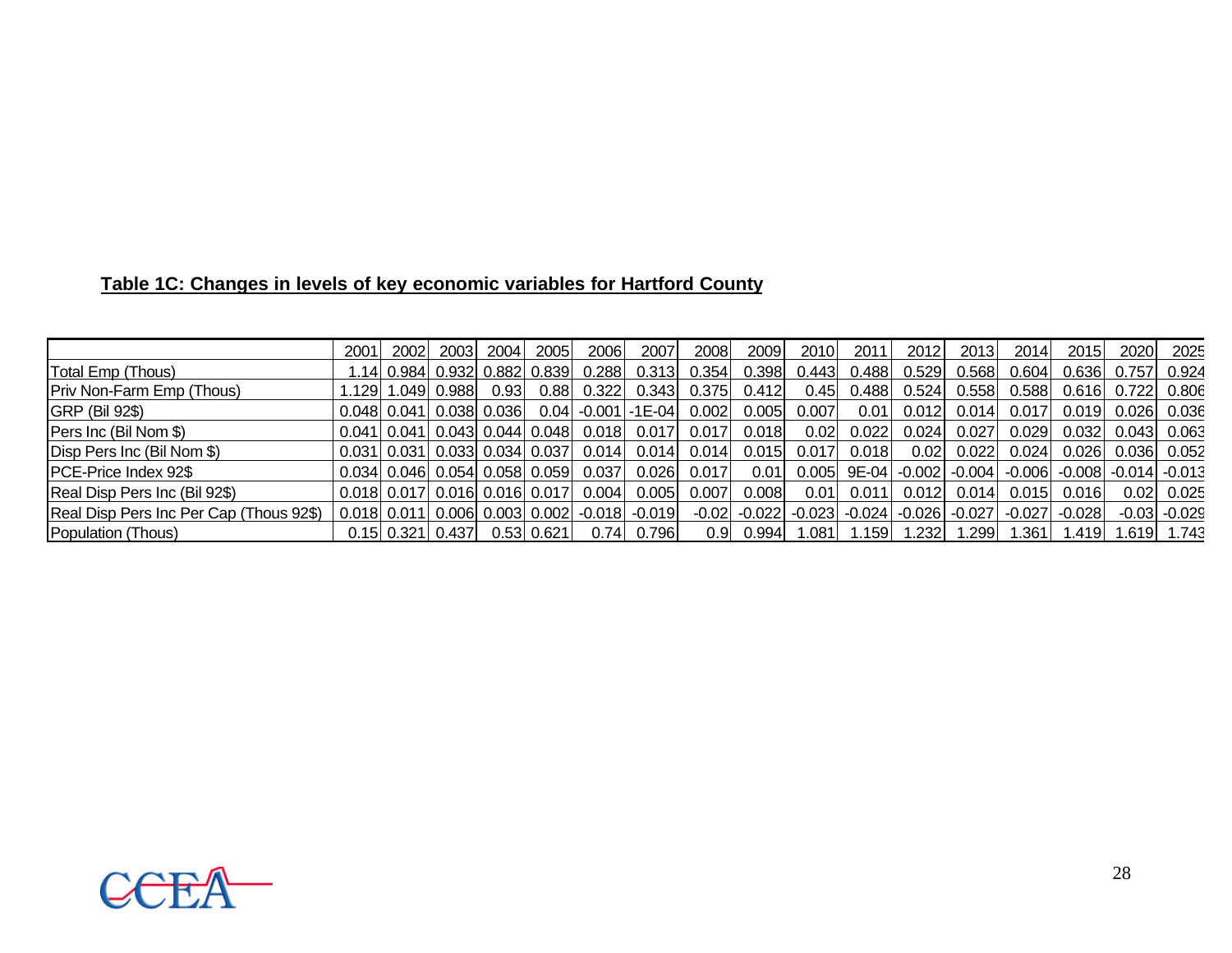## **Table 2A: Percentage change in levels for key economic variables for Tolland County**

|                                         | 2001 | 2002 | 2003 | 2004 | 2005 | 2006 | 2007                                         | 2008     | 2009 | 2010 | 2011                                                                                                                                                                           | 2012 | 2013 | 2014 | 2015                                      | 2020 | 2025 |
|-----------------------------------------|------|------|------|------|------|------|----------------------------------------------|----------|------|------|--------------------------------------------------------------------------------------------------------------------------------------------------------------------------------|------|------|------|-------------------------------------------|------|------|
| <b>Total Emp (Thous)</b>                |      |      |      |      |      |      | $0.04\%$ 0.04% 0.04% 0.04% 0.04% 0.01% 0.01% | $0.01\%$ |      |      | $0.01\%$ 0.01% 0.01% 0.01% 0.01% 0.01% 0.01%                                                                                                                                   |      |      |      | $\vert$ 0.02% $\vert$ 0.02% $\vert$ 0.02% |      |      |
| Priv Non-Farm Emp (Thous)               |      |      |      |      |      |      |                                              |          |      |      | $\sim 0.05\%$ 0.04% 0.04% 0.03% 0.03% 0.00% 0.00% 0.00% 0.00% 0.00% 0.01% 0.01% 0.01% 0.01% 0.01% 0.01% 0.02% 0.02%                                                            |      |      |      |                                           |      |      |
| GRP (Bil 92\$)                          |      |      |      |      |      |      |                                              |          |      |      | $\sim 0.03\%$ 0.04% 0.04% 0.03% 0.04% 0.01% 0.01% 0.01% 0.01% 0.01% 0.01% 0.01% 0.01% 0.01% 0.01% 0.01% 0.01% 0.01% 0.02%                                                      |      |      |      |                                           |      |      |
| Pers Inc (Bil Nom \$)                   |      |      |      |      |      |      |                                              |          |      |      | $\sim$ 0.10% 0.10% 0.11% 0.10% 0.11% 0.04% 0.03% 0.03% 0.03% 0.02% 0.02% 0.03% 0.03% 0.03% 0.03% 0.03% 0.03% 0.05%                                                             |      |      |      |                                           |      |      |
| Disp Pers Inc (Bil Nom \$)              |      |      |      |      |      |      |                                              |          |      |      | $\sim 0.10\%$ 0.10% 0.10% 0.10% 0.10% 0.04% 0.03% 0.03% 0.03% 0.02% 0.02% 0.02% 0.03% 0.03% 0.03% 0.03% 0.03% 0.03% 0.04%                                                      |      |      |      |                                           |      |      |
| PCE-Price Index 92\$                    |      |      |      |      |      |      |                                              |          |      |      | $\sim$ 0.02% 0.02% 0.02% 0.02% 0.02% 0.01% 0.00% 0.00% 0.00% 0.00% 0.00% 0.00% 0.00% 0.00% 0.00% 0.00% 0.00% 0.01%                                                             |      |      |      |                                           |      |      |
| Real Disp Pers Inc (Bil 92\$)           |      |      |      |      |      |      |                                              |          |      |      | $\sim 0.08\%$ $\sim$ 0.08% $\sim$ 0.08% $\sim$ 0.09% $\sim$ 0.03% $\sim$ 0.03% $\sim$ 0.03% $\sim$ 0.02% $\sim$ 0.02% $\sim$ 0.02% $\sim$ 0.03% $\sim$ 0.03% 0.03% 0.03% 0.04% |      |      |      |                                           |      |      |
| Real Disp Pers Inc Per Cap (Thous 92\$) |      |      |      |      |      |      |                                              |          |      |      | $\mid 0.06\% \mid 0.04\% \mid 0.03\% \mid 0.02\% \mid 0.02\% \mid$ -0.03% -0.02% -0.02% -0.02% -0.01% -0.01% -0.01% -0.01% -0.01% 0.00% 0.00% 0.00% 0.00% 0.01%                |      |      |      |                                           |      |      |
| Population (Thous)                      |      |      |      |      |      |      |                                              |          |      |      | 0.02%  0.04%  0.05%  0.06%  0.07%   0.06%   0.05%   0.05%   0.04%   0.04%   0.03%   0.03%   0.03%   0.03%  0.03%  0.03%  0.03%  0.03%                                          |      |      |      |                                           |      |      |

![](_page_29_Picture_2.jpeg)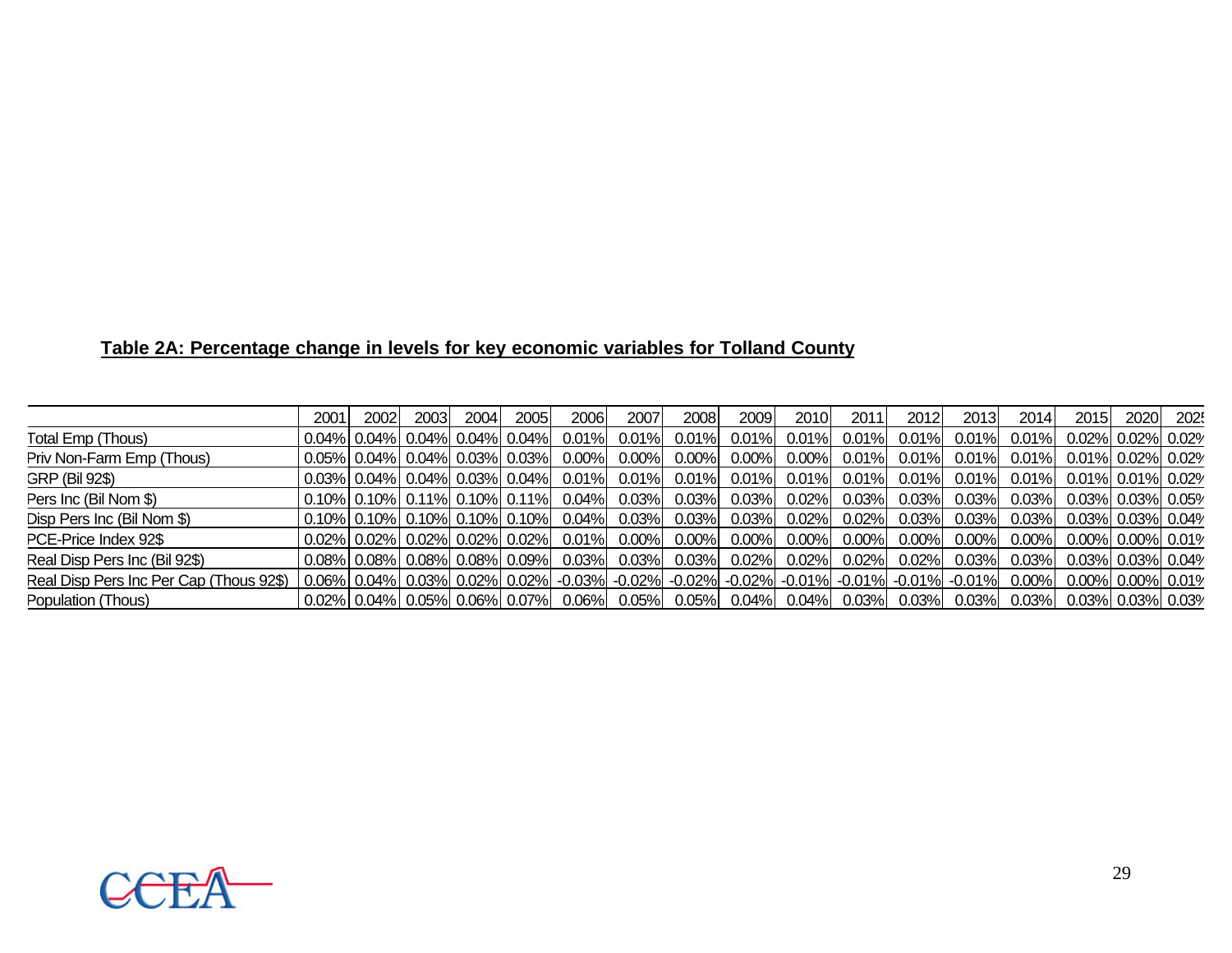|  | Table 2B: Percentage change in levels for key economic variables for Hartford County |  |
|--|--------------------------------------------------------------------------------------|--|
|  |                                                                                      |  |

|                                         | 2001 | 2002 | 2003 | 2004 | 2005                             | 2006 | 2007           | 2008                                                                                                                                                                                                                          | 2009 <b>1</b> | 2010 l               | 2011 <b>1</b> | 2012  | 2013           | 2014     | 2015           | 2020           | 202 |
|-----------------------------------------|------|------|------|------|----------------------------------|------|----------------|-------------------------------------------------------------------------------------------------------------------------------------------------------------------------------------------------------------------------------|---------------|----------------------|---------------|-------|----------------|----------|----------------|----------------|-----|
| Total Emp (Thous)                       |      |      |      |      | $0.18\%$ 0.15% 0.15% 0.14% 0.13% |      | $0.04\%$ 0.05% |                                                                                                                                                                                                                               |               | $0.05\%$ 0.06% 0.06% | $0.07\%$      | 0.08% | $0.08\%$       | $0.09\%$ | 0.09%l         | $0.11\%$ 0.13% |     |
| Priv Non-Farm Emp (Thous)               |      |      |      |      |                                  |      |                | $0.020\%$ 0.19% 0.17% 0.16% 0.15% 0.05% 0.06% 0.06% 0.07% 0.07% 0.08% 0.08% 0.09% 0.09% 0.10% 0.11% 0.12%                                                                                                                     |               |                      |               |       |                |          |                |                |     |
| GRP (Bil 92\$)                          |      |      |      |      |                                  |      |                | $0.014\%$ 0.12% 0.11% 0.10% 0.11% 0.00% 0.00% 0.01% 0.01% 0.02% 0.02% 0.03% 0.03%                                                                                                                                             |               |                      |               |       |                |          | $0.04\%$ 0.04% | 0.05% 0.07%    |     |
| Pers Inc (Bil Nom \$)                   |      |      |      |      |                                  |      |                | $0.013\%$ 0.12% 0.12% 0.12% 0.13% 0.05% 0.04% 0.04% 0.04% 0.04% 0.04% 0.05% 0.05% 0.05% 0.06% 0.06%                                                                                                                           |               |                      |               |       |                |          |                | 0.07% 0.08%    |     |
| Disp Pers Inc (Bil Nom \$)              |      |      |      |      |                                  |      |                | $0.12\%$ 0.12% 0.12% 0.12% 0.12% 0.05% 0.04% 0.04% 0.04% 0.05% 0.05%                                                                                                                                                          |               |                      |               |       | $0.05\%$ 0.05% |          | $0.06\%$ 0.06% | 0.07% 0.08%    |     |
| PCE-Price Index 92\$                    |      |      |      |      |                                  |      |                | $\sim 0.03\%$ 0.03% 0.04% 0.04% 0.04% 0.03% 0.02% 0.01% 0.01% 0.00% 0.00% 0.00% 0.00% 0.00% 0.00% 0.00% 0.01% 0.01%                                                                                                           |               |                      |               |       |                |          |                |                |     |
| Real Disp Pers Inc (Bil 92\$)           |      |      |      |      |                                  |      |                | $0.09\%$ $0.08\%$ $0.08\%$ $0.08\%$ $0.02\%$ $0.02\%$ $0.03\%$ $0.04\%$ $0.04\%$ $0.05\%$ $0.06\%$ $0.06\%$ $0.06\%$ $0.06\%$ $0.08\%$ $0.08\%$ $0.09\%$                                                                      |               |                      |               |       |                |          |                |                |     |
| Real Disp Pers Inc Per Cap (Thous 92\$) |      |      |      |      |                                  |      |                | 0.08%  0.04%  0.03%  0.01%  0.01%  -0.07%  -0.07%  -0.08%  -0.08%  -0.09%  -0.09%  -0.09%  -0.10%  -0.10%  -0.10%  -0.10%  -0.10%  -0.10%  -0.10%  -0.10%  -0.10%  -0.10%  -0.10%  -0.10%  -0.10%  -0.10%  -0.10%  -0.10%  -0 |               |                      |               |       |                |          |                |                |     |
| Population (Thous)                      |      |      |      |      |                                  |      |                | , 0.02%  0.04%  0.05%  0.06%  0.08%   0.09%   0.10%   0.11%   0.12%   0.13%   0.14%   0.14%   0.15%   0.16%   0.16%   0.18%   0.19%   0.19                                                                                    |               |                      |               |       |                |          |                |                |     |

![](_page_30_Picture_2.jpeg)